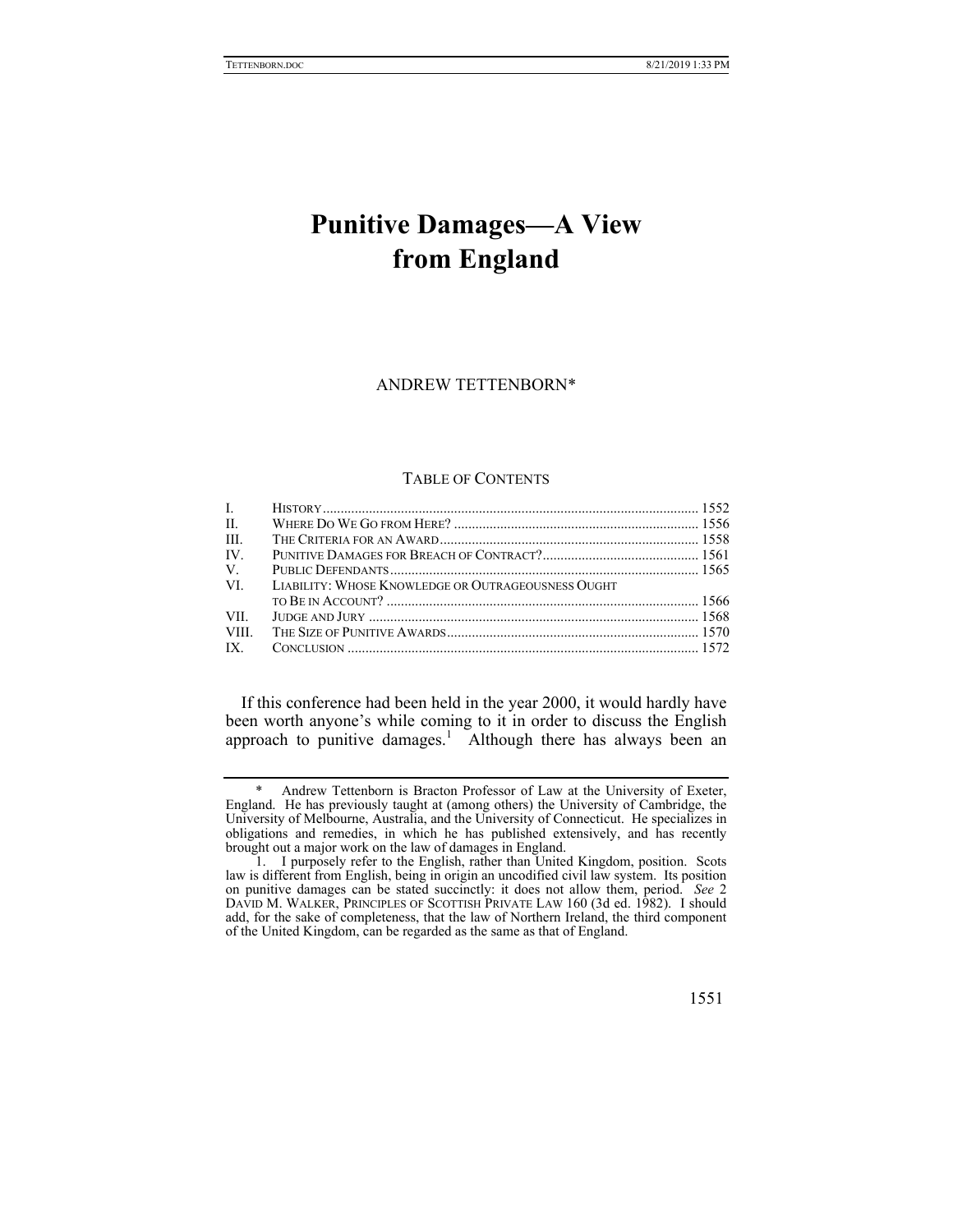undoubted jurisdiction to award them, for nearly forty years after the House of Lords gave judgment in *Rookes v. Barnard*,<sup>2</sup> they had languished in a recondite backwater of the law. Far from being encouraged as "an integral part of the common law tradition and the judicial arsenal,"<sup>3</sup> they were regarded as a regrettable anomaly, grudgingly allowed only in very limited circumstances which openly owed everything to history and nothing to logic. The position was, in short, one almost unrecognizable to lawyers from most U.S. jurisdictions—and, for that matter, those from most Commonwealth countries too. Not surprisingly, it greatly troubled the English Law Commission when it reported on the matter in 1997.<sup>4</sup> However, the landmark 2001 decision of the House of Lords in *Kuddus v. Chief Constable of Leicestershire Constabulary*, 5 which came after the Law Commission report just referred to, $6$  has now removed much of the previous sclerosis. As a result there is now everything to play for, and a golden opportunity for academics and others to say where we should go from here.

## I. HISTORY

For the benefit of those not familiar with English damages law, a brief history is appropriate.

Until 1963 the position in England regarding the availability of punitive damages would not have been too unfamiliar to an American observer. Although it was accepted that there could be no punitive damages in contract, in tort there were no particular limitations on their award. So in the first edition of *Winfield on Tort*, published in 1937, the author pithily stated: "In exemplary damages<sup>7</sup> [the court] can punish the defendant for misbehaviour. These represent the jury's indignation at an especially outrageous attack on the plaintiff's security, or at wanton misconduct on the defendant's part.<sup>38</sup> Most of the pre-1963 cases concerned trespass<sup>9</sup> and assault,<sup>10</sup> but there were also instances of awards

 <sup>2. [1964]</sup> A.C. 1129, 1163 (H.L.).

 <sup>3.</sup> The phrase is Judge Beam's. Gorman v. Easley, 257 F.3d 738, 745 (8th Cir. 2001), *rev'd sub nom.* Barnes v. Gorman, 536 U.S. 181 (2002).

 <sup>4.</sup> LAW COMM'N, AGGRAVATED, EXEMPLARY AND RESTITUTIONARY DAMAGES 247, at 1 (1997) [hereinafter AGGRAVATED, EXEMPLARY AND RESTITUTIONARY DAMAGES].

 <sup>5. [2002] 2</sup> A.C. 122 (H.L. 2001).

<sup>6</sup>*. See* AGGRAVATED, EXEMPLARY AND RESTITUTIONARY DAMAGES, *supra* note 4, at 93–182.

 <sup>7.</sup> In English usage exemplary and punitive damages are the same thing. "Exemplary" is the more traditional term, but the Law Commission preferred "punitive," and so do I in this Article.

 <sup>8.</sup> P.H. WINFIELD, A TEXTBOOK OF THE LAW OF TORT 153 (1st ed. 1937).

 <sup>9.</sup> Wilkes v. Wood, 98 Eng. Rep. 489, 498–99 (K.B. 1763); *see also* Sharpe v. Brice, 96 Eng. Rep. 557 (K.B. 1774) (awarding £500 for unlawful customs search);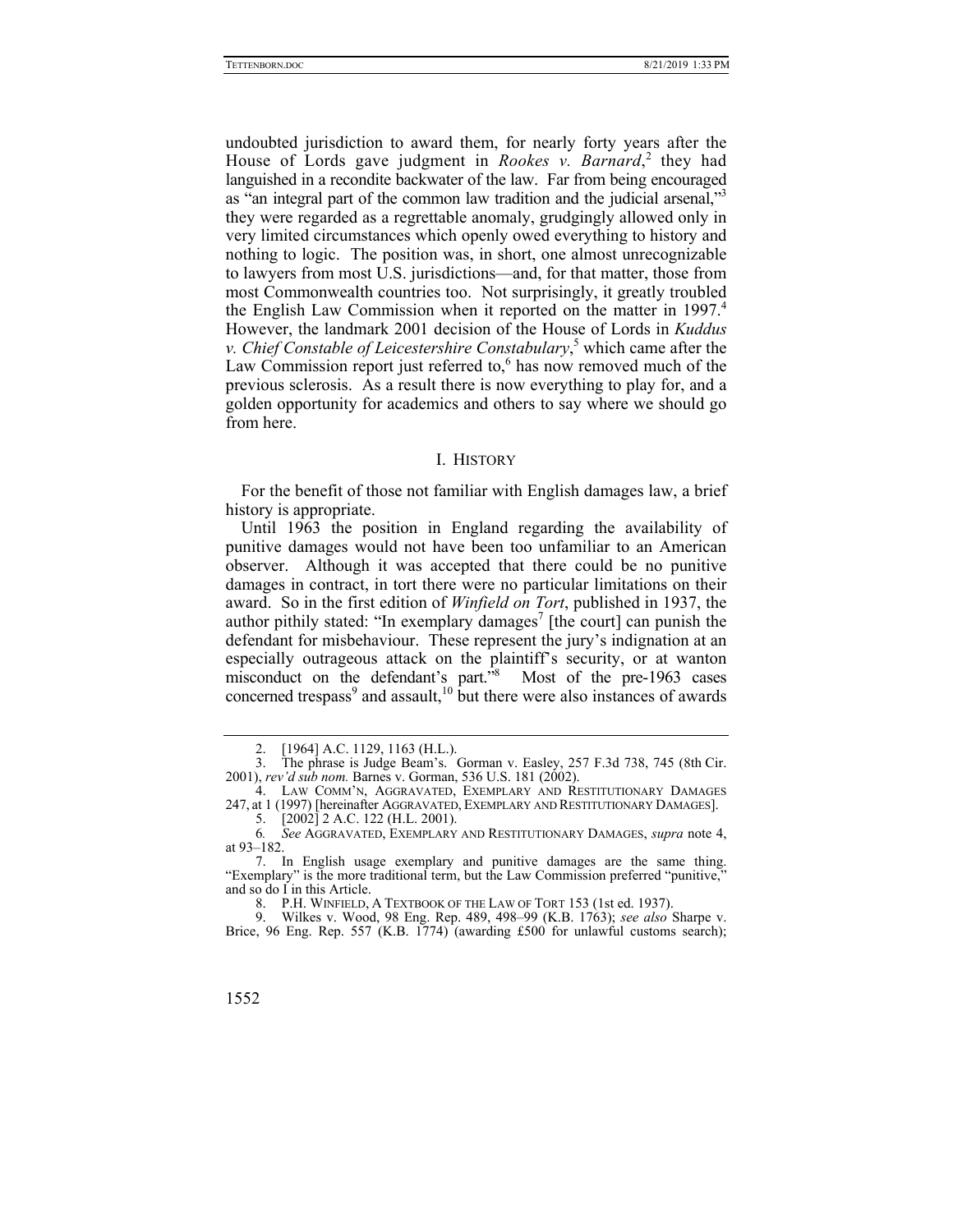for nuisance,<sup>11</sup> false imprisonment,<sup>12</sup> libel,<sup>13</sup> and malicious prosecution.<sup>14</sup> Significantly, the only constraint was the need for some outrageous or wanton conduct by the defendant.

However, in 1963 came the decision in *Rookes v. Barnard*. 15 Leaders of a labor union threatened a strike in a successful attempt to persuade an employer to fire nonunion labor. They were held liable to one of the nonunionists in the tort of intimidation. The jurors trying the case were charged that if they found the defendants' conduct towards the plaintiff sufficiently egregious they could award punitive damages against them, and they duly did so. On appeal, the House of Lords reversed. Lord Devlin, giving the leading opinion, laid down the following principles. First, punitive damages were an anomaly, in that they not only injected an inappropriate penal element into the civil law but also imposed a penalty on the defendant without the due process safeguards inherent in the criminal law.<sup>16</sup> Secondly, even where they were available in respect of a given tort they should be given only in two cases: (a) where there was deliberate malpractice by a public officer or authority, or (b) where a tort was committed with the deliberate intent that the profits from it would exceed any compensatory damages payable.17 In *Rookes* itself, the plaintiff's claim therefore failed, since the defendant was not a public authority and clearly there had been no intent to profit from the tort. In a subsequent decision of the House of Lords, *Cassell & Co. v. Broome*, 18 a further limitation was suggested by two Law Lords,<sup>19</sup> and later accepted as representing the law:20 because *Rookes* had been intended to halt any

- 13. Ley v. Hamilton, 153 L.T.R. 384 (H.L. 1935).
- 14. Leith v. Pope, 96 Eng. Rep. 777, 778 (K.B. 1779).<br>15. [1964] A.C. 1129 (H.L.).
- $[1964]$  A.C. 1129 (H.L.).

16*. Id.* at 1230 ("I do not care for the idea that in matters criminal an aggrieved party should be given an option to inflict for his own benefit punishment by a method which denies to the offender the protection of the criminal law.").

17*. Id.* at 1226–27. Lord Devlin added a third, namely where statute specifically authorized such damages, but today it seems that no statute does, so this is an empty set.

- 18. [1972] A.C. 1027 (H.L.).<br>19. *Id.* at 1076 (Lord Hailsha
- 19*. Id.* at 1076 (Lord Hailsham); *id*. at 1131 (Lord Diplock).
- 20*. See* A.B. v. S. W. Water Servs. Ltd., [1993] Q.B. 507, 523 (Eng. C.A. 1992).

Loudon v. Ryder, [1953] 2 Q.B. 202, 203 (Eng. C.A.) (involving forcible eviction by lessor: £3000 awarded over and above £2500 for assault and trespass).

 <sup>10.</sup> See, for example, the early political cases of *Huckle v. Money*, 95 Eng. Rep. 768, 769 (K.B. 1763) (concerning wrongful arrest), and *Benson v. Frederick*, 97 Eng. Rep. 1130 (K.B. 1766) (involving a common soldier flogged to satisfy an officer's *amour propre*).

<sup>11.</sup> Bell v. Midland Ry. Co., 142 Eng. Rep. 462, 463 (C.P. 1861).<br>12. Huckle, 95 Eng. Rep. at 768.

<sup>12</sup>*. Huckle*, 95 Eng. Rep. at 768.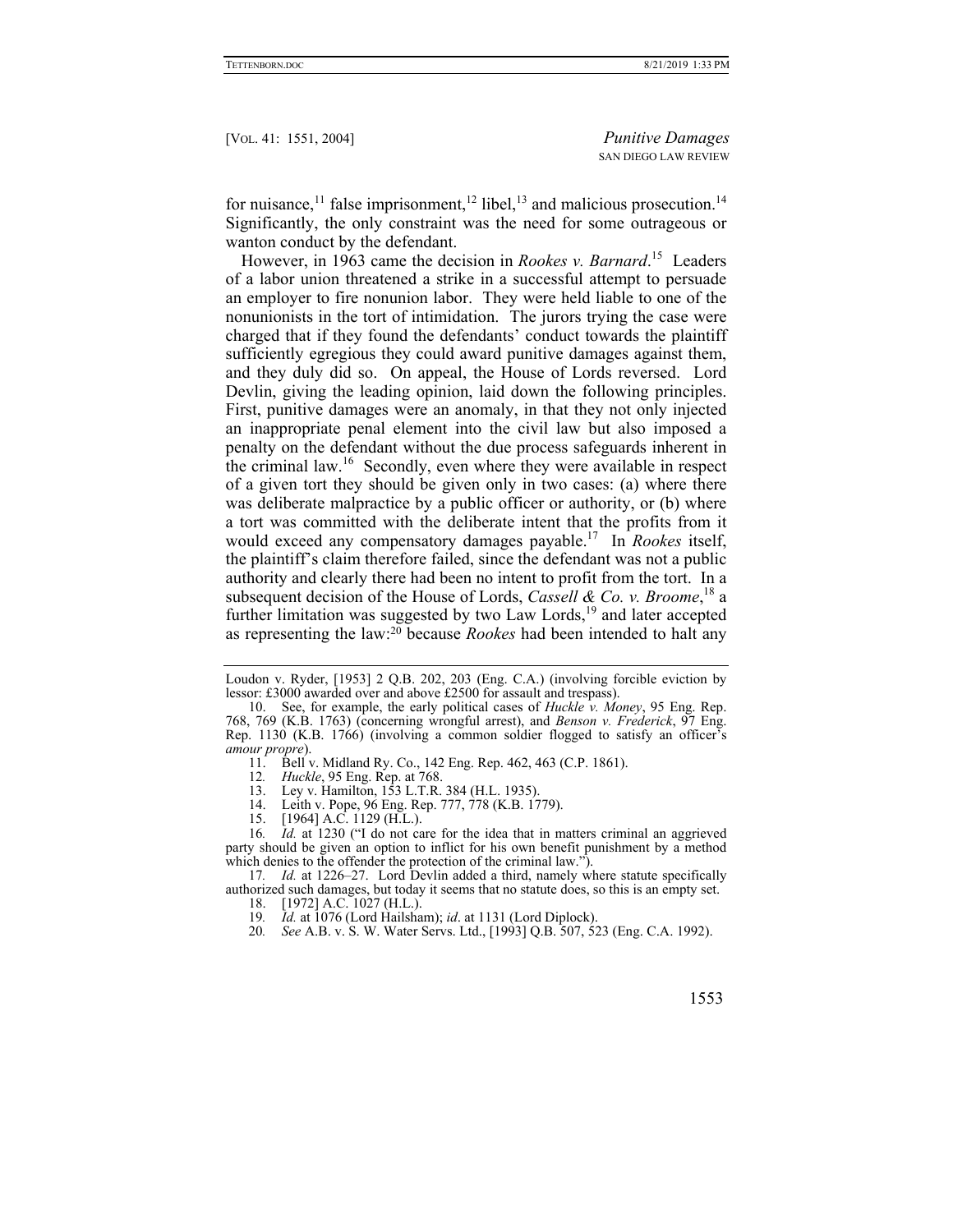future expansion of punitive damages, they could not be given in respect of any tort where they had not been given before *Rookes* was decided.

The combined result of *Rookes* and *Cassell* was devastating. Until 2001, punitive damages were effectively limited to two cases. With respect to public authority malpractice, the vast majority of the decisions (though not quite all) in practice concerned police misconduct or brutality. As for torts committed with a view to ultimate profit, subject to very rare exceptions, $^{21}$  this was only applied to cases of libel, where defendants hoped that the gain from a successful book or a spectacular press scoop would exceed the somewhat unpredictable award of compensatory damages by a jury.<sup>22</sup> And even in these limited cases, punitive awards came under some scrutiny regarding their amount. As it happens, both the above situations come within the rare cases where the civil jury remains in England;<sup>23</sup> and in the 1990s the courts<sup>24</sup> and Parliament<sup>25</sup> took a highly active role in causing the reduction of awards that could be regarded as disproportionate.<sup>26</sup>

*Rookes*, as interpreted in *Cassell*, might have effectively corralled punitive awards and brought them under tight control, but little more could be said in its favor. The decision put English law entirely out of kilter not only with U.S. developments, but also with Commonwealth jurisdictions and Ireland, which nearly all declined to follow it and continued to adopt the older, more expansive view.<sup>27</sup> Moreover, the means chosen to constrain punitive awards were, to say the least, curious. The "cause of action" limitation inferred by *Cassell* meant that the

 25. See Section 8 of the Courts and Legal Services Act of 1990, for the first time allowing appeal courts to substitute their own figure for a jury award thought to be excessive rather than to simply empanel another jury.

 <sup>21.</sup> One such was *Guppys (Bridport) Ltd. v. Brookling*, 14 H.L.R. 1, 32 (Eng. C.A. 1983) (nuisance committed by lessor with intent to remove rent controlled tenant and get clear title).

 <sup>22.</sup> The classic case was *Cassell*, [1972] A.C. at 1050–51, concerning the publication of a patently libelous bestseller about the PQ17 convoy disaster in World War II.

 <sup>23.</sup> Under Section 69 of the Supreme Court Act of 1981, jury trial is available as of right in cases of libel, slander, false imprisonment, and malicious prosecution, and (at the instance of the defendant only) in cases of fraud. Elsewhere there is power in the court to allow jury trial, but in practice it is never exercised. Supreme Court Act, 1981, s. 69 (Eng.).

<sup>24</sup>*. See, e.g.*, John v. MGN Ltd., [1997] Q.B. 586, 626 (Eng. C.A. 1995) (striking down very large punitive award for an inaccurate article about alleged curious eating habits of rock star Elton John).

 <sup>26.</sup> This is discussed further *infra* pages 1570-72.

 <sup>27.</sup> Canada: Vorvis v. Ins. Corp., [1989] 58 D.L.R. (4th) 193, 206. Australia: Uren v. John Fairfax & Sons Pty. Ltd. (1966) 117 C.L.R. 118, 122–23, *aff'd sub nom.* Austl. Consol. Press Ltd. v. Uren, [1969] 1 A.C. 590, 615 (P.C. 1967). New Zealand: Taylor v. Beere [1982] 1 N.Z.L.R. 81, 87 (C.A.). The Republic of Ireland later followed suit: Conway v. Ir. Nat'l Teachers' Org., [1991] 11 I.L.R.M. 497, 507 (S.C.).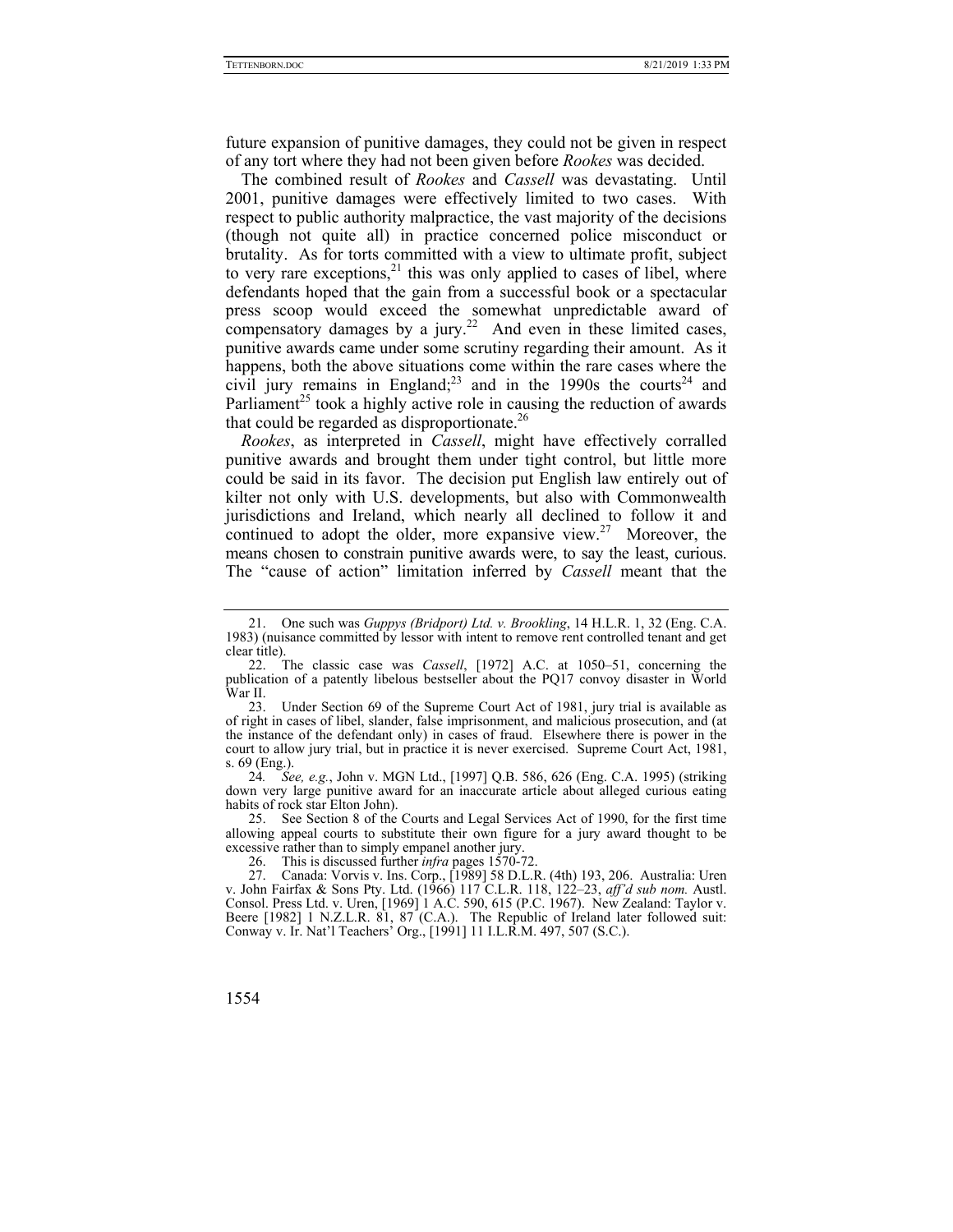availability of such damages depended arbitrarily on the accidents of pre-1963 litigation in England.<sup>28</sup> It also, significantly, excluded them entirely in two important areas where they might be thought eminently appropriate: personal injury and wrongful death (except, to pile anomaly on anomaly, where there had been an assault),  $29$  and environmental torts.<sup>30</sup> Furthermore, it was difficult to see much logic in the view that torts committed by nongovernmental entities, however outrageous, could not attract punitive damages unless committed specifically with a view to profits exceeding damages.

The Law Commission took these points in 1997 in a report that called for the abolition of both the limitations laid down in *Rookes* and *Cassell*, and advocated legislation to provide general jurisdiction to give punitive damages for any wrong (other than a breach of contract) where there was shown to have been a deliberate and outrageous disregard of the plaintiff's rights. $31$  The report itself, as is the way with such things, gathered dust. But the courts then intervened. The problems of the "cause of action" test in *Rookes* and *Cassell* were faced head on by the House of Lords in *Kuddus v. Chief Constable of Leicestershire Constabulary*. 32 There it was alleged that an unscrupulous (or perhaps idle) police officer, faced with a troublesome complaint of theft made by a member of the public, had taken the easy way out by forging a document withdrawing it. If proved, this conduct amounted to the tort of misfeasance in public office—a tort that had never been the subject of a punitive award before *Rookes*. An action for damages, including punitive damages, ensued. The lower courts, following *Rookes*, struck the claim for punitive damages, but the House of Lords reinstated it, decisively rejecting for these purposes any arbitrary cause of action categorization.

As a result of *Kuddus*, the "cause of action" limitation in *Cassell* has now gone. Since the claim in *Kuddus* was in respect of police (that is, governmental) malpractice, there was no need to decide whether Lord Devlin's other *Rookes* limitation of punitive awards—namely, that

 <sup>32. [2002] 2</sup> A.C. 122 (H.L. 2001).



 <sup>28.</sup> To take a particularly striking example, there could be a punitive award for trespass to goods, but not conversion of them, because no case concerning the latter had ever come before the English courts.

 <sup>29.</sup> Because assault *was* a tort where punitive damages had been given pre-1963.

<sup>30</sup>*. See* A.B. v. S. W. Water Servs. Ltd., [1993] Q.B. 507, 514–15 (Eng. C.A. 1992) (negligent metallic poisoning of domestic water supply).

 <sup>31.</sup> AGGRAVATED, EXEMPLARY AND RESTITUTIONARY DAMAGES, *supra* note 4, 107–08.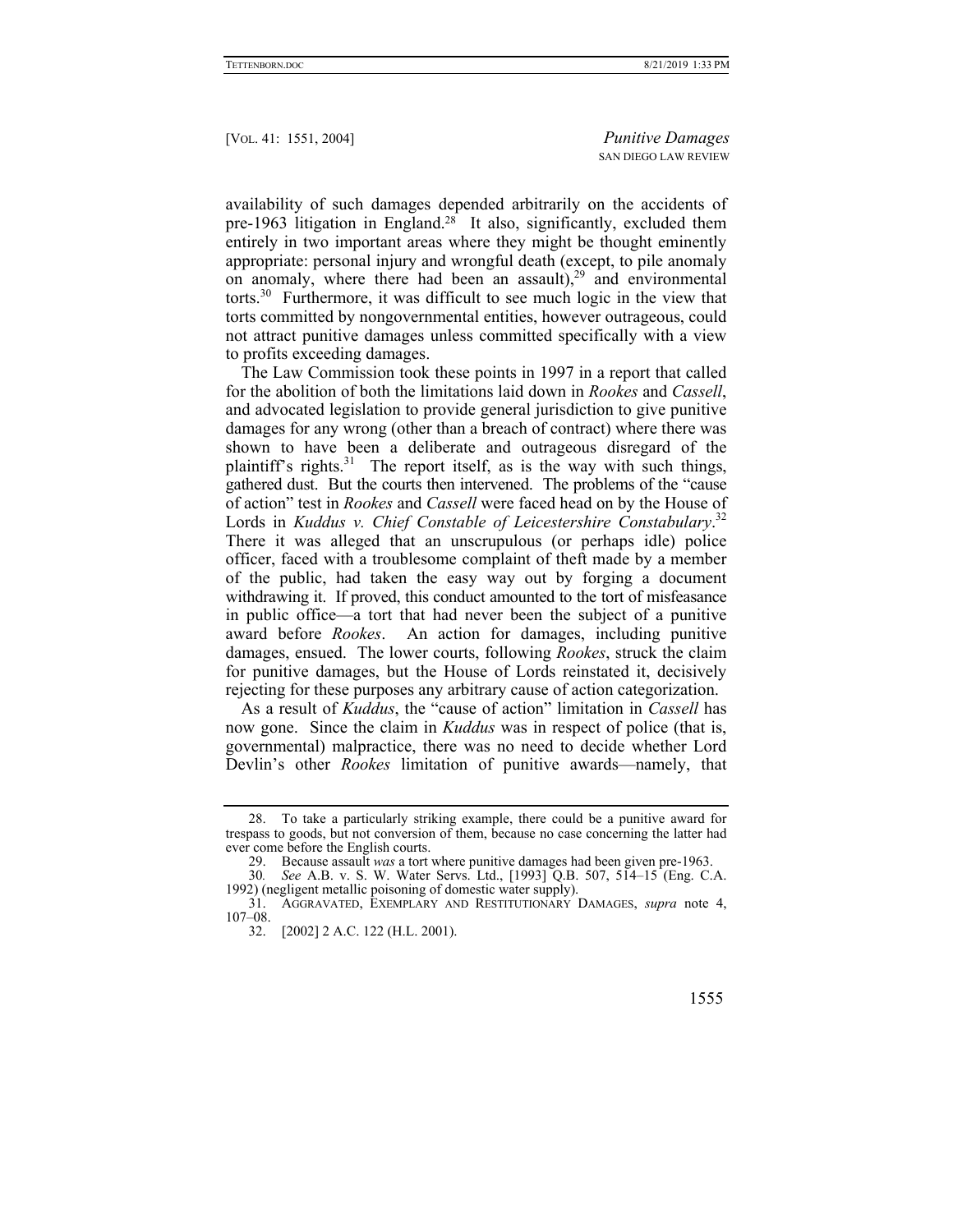against nongovernmental entities they were limited to "profitable" torts—should also disappear. But at least one Law Lord in *Kuddus* clearly thought it should, on the basis that it made no more sense than the cause of action test.<sup>33</sup> It seems a racing certainty that this latter view will prevail; certainly, since the decision in *Kuddus* courts have thought the point arguable enough to avoid summary judgment against a plaintiff on it. Thus in the high profile litigation<sup>34</sup> over illicit photographs allegedly taken of Catherine Zeta-Jones's New York nuptials and subsequently published in a European celebrity magazine, Vice-Chancellor Morritt recently declined to strike a claim for punitive damages for civil conspiracy and breach of confidence against the magazine concerned.35

### II. WHERE DO WE GO FROM HERE?

After *Kuddus* and in the light of subsequent developments, two things seem clear.

First, punitive damages are here to stay in England. Some may regard this as unfortunate. There remain convincing arguments, both practical and theoretical, against the punitive principle as such: that it confuses civil and criminal law, that it leads to undeserved windfalls for plaintiffs, and so on.<sup>36</sup> Indeed, these considerations perhaps deserve more weight in the English context. At least two of the American arguments in favor—the need to make sure that plaintiffs get disability insurance

 35. To complete the story, at a subsequent hearing Justice Lindsay held that even if exemplary damages were available, this was not a case for their award. Douglas v. Hello! Ltd. (No. 5), [2003] E.M.L.R. 31, 641, 733.

<sup>[</sup>T]he availability of exemplary damages should be co-extensive with its rationale. As already indicated, the underlying rationale lies in the sense of outrage which a defendant's conduct sometimes evokes, a sense not always assuaged fully by a compensatory award of damages, even when the damages are increased to reflect emotional distress.

 <sup>. . . .</sup>  There is no obvious reason why, if exemplary damages are to be available, the profit motive should suffice but a malicious motive should not. *Id.* at 145 (Lord Nicholls).

<sup>34</sup>*. See* Douglas v. Hello! Ltd. (No. 3), [2003] E.M.L.R. 29, 601. But it must be admitted that at least one case in the lower courts has continued to apply the limitation. British Midland Tool Ltd. v. Midland Int'l Tooling Ltd*.*, [2003] 2 B.C.L.C. 523, 601 (Ch.). In the most recent post-*Kuddus* case giving punitive damages against a nongovernmental defendant the point did not arise because there was an intent to profit. *See* Design Progression Ltd. v. Thurloe Prop. Ltd., No. HC02C03752, 2004 WL 62240 (Ch. 2004) (discussing lessor's bad faith refusal in breach of statute to allow assignment of lease with a view to recovering property unencumbered with lease obligation).

 <sup>36.</sup> The arguments are very well presented in the English context in Allan Beever, *The Structure of Aggravated and Exemplary Damages*, 23 OXFORD J. LEGAL STUD. 87 (2003).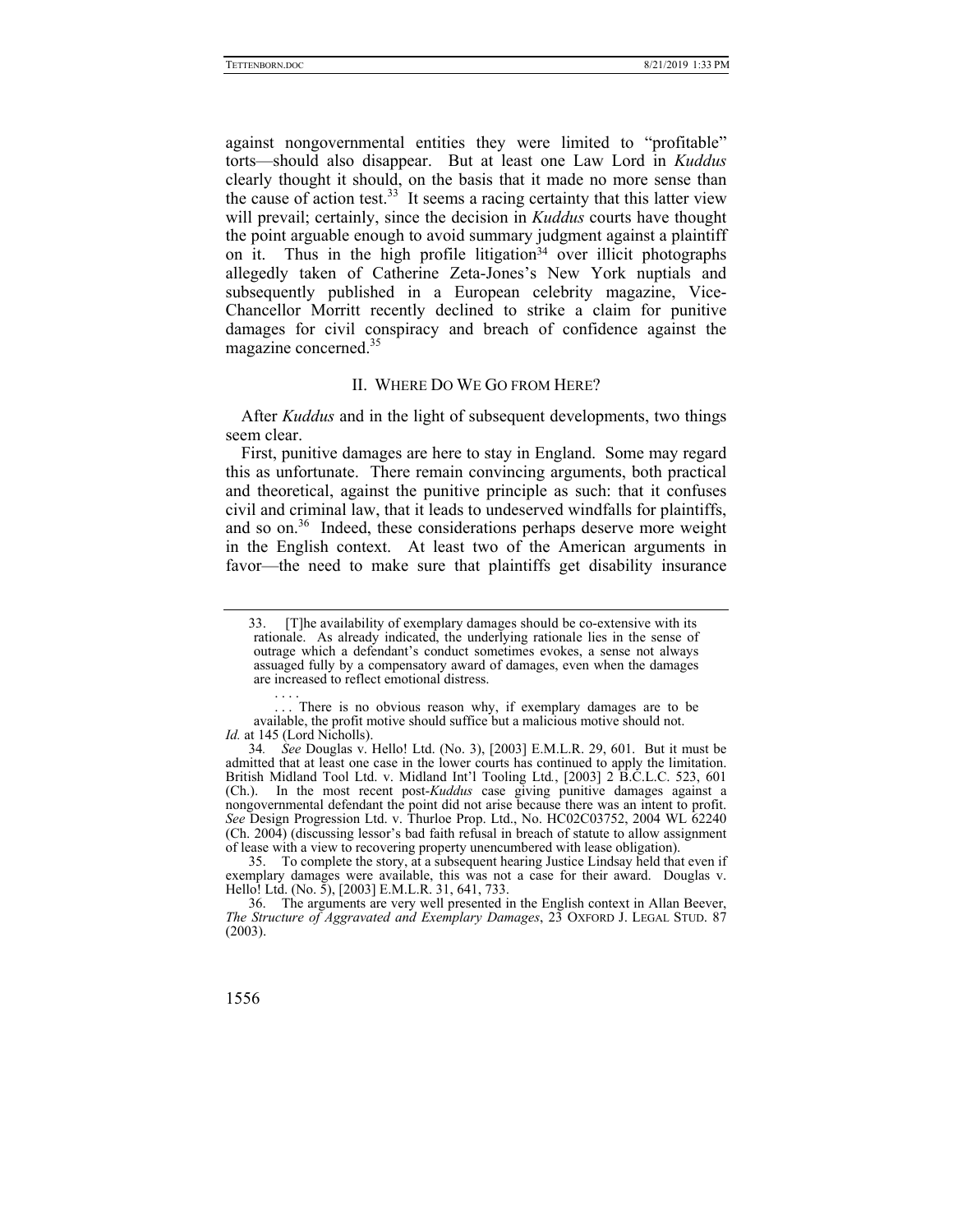payouts without excessive argument, and the perception that plaintiffs should get back their attorney's fees—do not really apply in England, where private disability insurance is less important as a source of compensation, and successful plaintiffs recover their legal costs anyway as a matter of course.<sup>37</sup> There is also a further point which is sometimes missed: England, unlike most states in the United States, has an additional category of "aggravated damages." This allows damages to be augmented where a tort is committed in particularly humiliating or distressing circumstances.<sup>38</sup> But damages of this sort are essentially compensatory in approach, intended to take account of the additional loss of dignity or *amour propre* on the plaintiff's part.<sup>39</sup> Nonetheless, for better or worse, the illogic in the *Rookes* compromise has been irretrievably resolved by extending the punitive principle and attempting to put it on a logical basis, rather than by abolition. The elimination of punitive damages, whatever its attractions, must be regarded as a lost cause.

Secondly, assuming there is no longer a need for nongovernmental defendants to have acted for profit, English law now has a relatively clean slate on which to write. What will be the precise basis of liability to punitive damages is not clear, but it is a fair inference that the test is likely to be one of outrageous or egregious wrongdoing or something similar, as has always been the case in the other Commonwealth jurisdictions.<sup>40</sup>

If this is right, there are a number of specific points, both principled

<sup>40</sup>*. See, e.g.*, McLaren Transp. Ltd. v. Somerville [1996] 3 N.Z.L.R. 424, 434 ("[A]n outrageous and flagrant disregard for the plaintiff's safety, meriting condemnation and punishment."). For a similar formulation, see A. v. Bottrill, [2003] I A.C. 449, 455 (P.C. 2002) (involving a decision of the Privy Council in a medical malpractice case on appeal from New Zealand).



 <sup>37.</sup> So much so that at least one state, Connecticut, limits punitive damages to attorney fees. *See, e.g.*, Vogel v. Sylvester, 174 A.2d 122, 126 (Conn. 1961).

 <sup>38.</sup> The distinction between aggravated and punitive damages is well explained in Beever, *supra* note 36. *See also* TETTENBORN ET AL., THE LAW OF DAMAGES § 2.20–.23 (Butterworths 2003).

 <sup>39.</sup> Aggravated damages are extra compensation to a plaintiff for injury to his feelings and dignity caused by the manner in which the defendant acted. Exemplary damages, on the other hand, are damages which, in certain instances only, are allowed to punish a defendant for his conduct in inflicting the harm complained of.

Huljich v. Hall [1973] 2 N.Z.L.R. 279, 287. The idea that such damages compensate for injured feelings is confirmed by the suggestion in *Khodaparast v. Shad*, [2000] 1 All E.R. 545, 556 (C.A. 1999), that corporations, having no feelings to hurt, cannot claim them.<br> $\frac{40}{ }$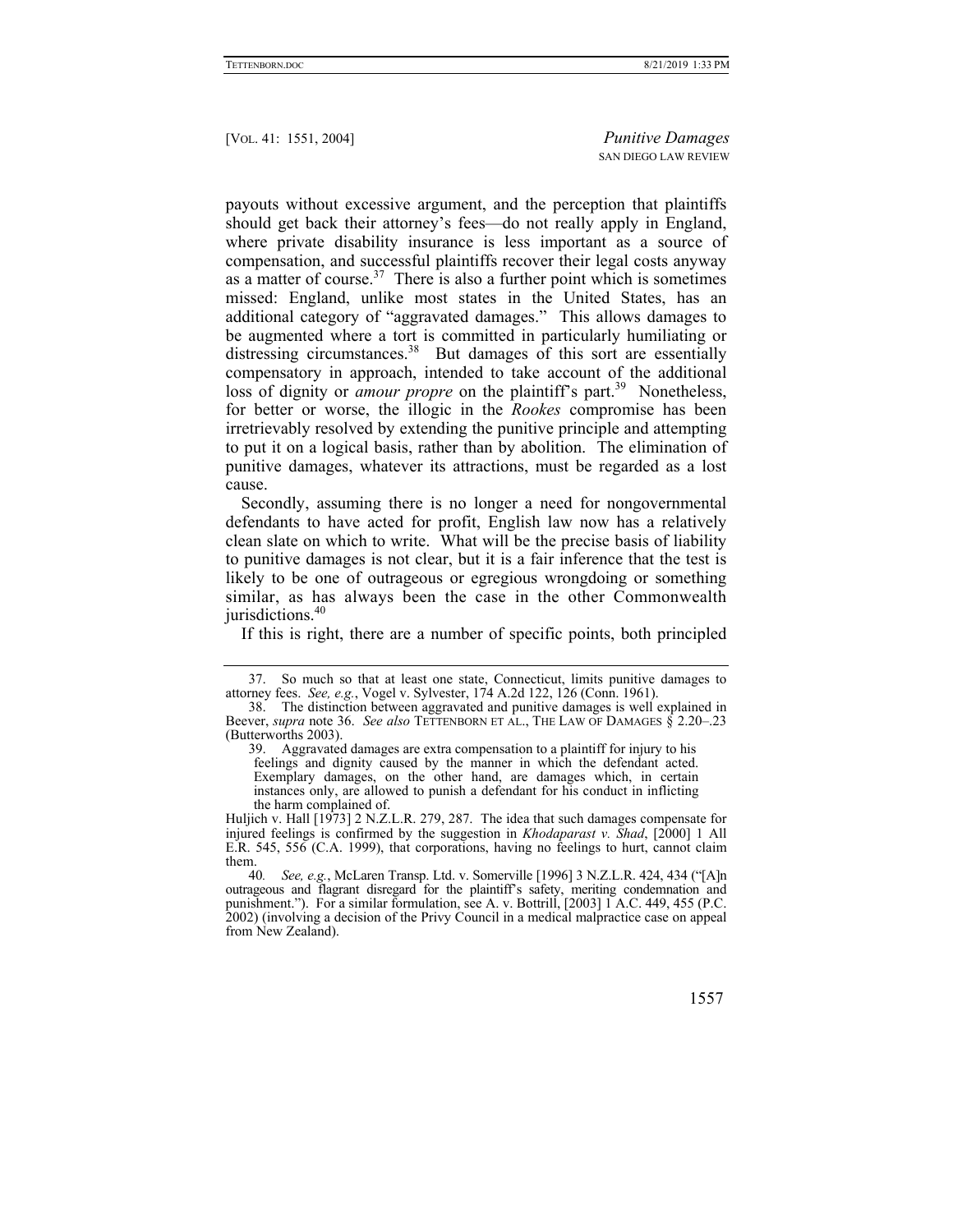and practical, that we in England will now have to address. The rest of this paper aims to provide some pointers to the issues that are likely to arise.

### III. THE CRITERIA FOR AN AWARD

Although the post-*Kuddus* test for punitive damages is unlikely to raise too much difficulty in the round, the devil is (as always) in the detail. Two awkward matters immediately come to mind.

The first concerns the place of punitive damages in negligence and the other inadvertent torts, such as environmental liability. Since *Kuddus*, there is no doubt that punitive damages are available on principle in all such cases, always assuming of course that the plaintiff manages to show some sufficiently crass or outrageous dereliction of duty. So it is not unlikely that we shall see fairly soon an English analogue of the notorious Ford Pinto<sup>41</sup> or Dalkon Shield<sup>42</sup> product liability cases, or a successful punitive claim for outrageous professional malpractice (for example, a lawyer or accountant consistently failing to take elementary steps to appear or to protect his client's interest). At this point, however, English lawyers will have to address a problem that still bedevils U.S. commentators: namely, what degree of negligence ought to be required? In particular, should there be any need for subjective wrongdoing or knowing risk taking, as held in the majority of U.S. state courts,43 or should it equally be sufficient to show a very high degree of foolishness?44 The Law Commission in 1997 clearly preferred the former, subjective approach. Under its recommendations, punitive damages would be specifically limited to cases where the defendant had showed a "deliberate and outrageous disregard of the plaintiff's rights."45 But this is not the end of the matter. The Commission did not discuss this point in any particular detail, no doubt because it thought that the distinction was unlikely to be very significant in practice anyway. Punitive damages are, after all, inevitably limited to very serious cases of negligence; and in

 44. A standard adhered to by a minority of state courts, such as those of Kansas. See, e.g., Wisker v. Hart, 766 P.2d 168 (Kan. 1988).

45. AGGRAVATED, EXEMPLARY AND RESTITUTIONARY DAMAGES, *supra* note 4, at 2.

<sup>41</sup>*. See, e.g.*, Grimshaw v. Ford Motor Co., 174 Cal. Rptr. 348, 358–60 (Ct. App.  $\frac{1981}{42}$ .

 <sup>42.</sup> For one major decision in this saga, which is still continuing, see *Tetuan v. A.H. Robins Co.*, 738 P.2d 1210, 1246 (Kan. 1987).

<sup>43</sup>*. See, e.g.*, Nat'l By-Prods., Inc. v. Searcy House Moving Co., 731 S.W.2d 194, 196–97 (Ark. 1987); W. PAGE KEETON ET AL., PROSSER & KEETON ON THE LAW OF TORTS § 2 (5th ed. 1984). Section 908 of the Second Restatement of Torts is to similar effect, demanding conduct that is "outrageous, because of the defendant's evil motive or his reckless indifference to the rights of others." RESTATEMENT (SECOND) OF TORTS § 908(2) (1979).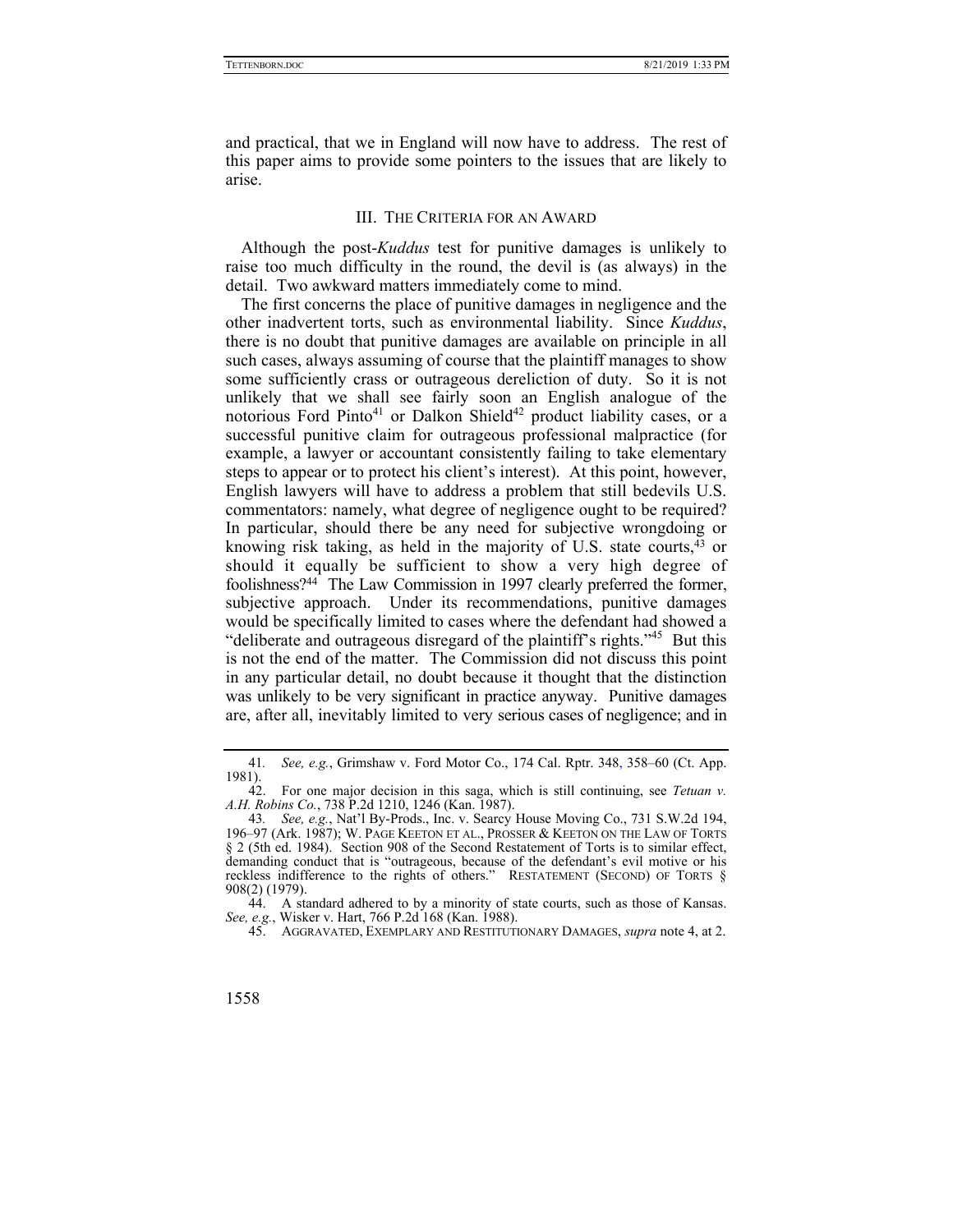the vast majority of such cases—patently lethal products, outrageous professional malpractice, and so on—the very negligent defendant will almost certainly have had some idea of the risk he was taking, if not of its illegitimacy, and hence be amenable to a finding of deliberate or reckless wrongdoing. As luck would have it, however, a genuine case of serious but entirely inadvertent wrongdoing did arise in 2002 in the Privy Council,<sup>46</sup> on an appeal from New Zealand (whose law is, since *Kuddus*, potentially very relevant to that of England). *A. v. Bottrill* involved a medical malpractice suit arising from gross misreadings of cervical smears.47 The defendant physician was specifically found not to have been guilty of knowing or even reckless wrongdoing, but merely to have been extremely culpable. The trial court gave punitive damages; the New Zealand Court of Appeal reversed.<sup>48</sup> Restoring the judgment of the trial court and rejecting the Law Commission's more limited view, the Privy Council upheld the award of punitive damages.

With respect, it is suggested that in this respect the Privy Council was right and the Law Commission was wrong. True, it is, and should be, easier to penalize knowing than inadvertent behavior. Only in fairly exceptional cases should mere stupidity give rise to a punitive award. Nevertheless, assuming that the law of civil damages does have a part to play in penalizing egregious conduct, there seems no reason *a priori* to exclude inadvertent wrongdoing entirely from its effect, any more than from the effect of the criminal law.

Secondly, there is the question of the present status of torts committed for gain, that is, where the defendant knew what he was doing was wrongful, but calculated that the lucre accruing to him would exceed any payout to the plaintiff. Under the pre-*Kuddus* regime this was, of course, a prerequisite for any claim at all against a nongovernmental defendant. But it was also the case in practice that if the necessary intent was shown then the jury would be instructed almost as of course to

 <sup>46.</sup> The Privy Council, staffed largely by English judges, still hears appeals from a number of Commonwealth jurisdictions. It is one of the ironies of this jurisdiction that English judges may find themselves deciding points of common law principle in a different way from the way they would be determined in England. This indeed happened in the punitive damages case of *Uren v. John Fairfax & Sons Pty. Ltd.* (1966) 117 C.L.R. 118, *aff'd sub nom.* Austl. Consol. Press Ltd. v. Uren, [1969] 1 A.C. 590 (P.C. 1967), heard on appeal from Australia, where the Privy Council endorsed the Australian refusal to follow *Rookes*. Yet more ironically, one member of the Privy Council in *Uren*, Lord Pearce, had actually sat in *Rookes* and had agreed in the result.

 <sup>47.</sup> A. v. Bottrill, [2003] 1 A.C. 449, 452–53 (P.C. 2002).

 <sup>48.</sup> Bottrill v. A. [2001] 3 N.Z.L.R. 622.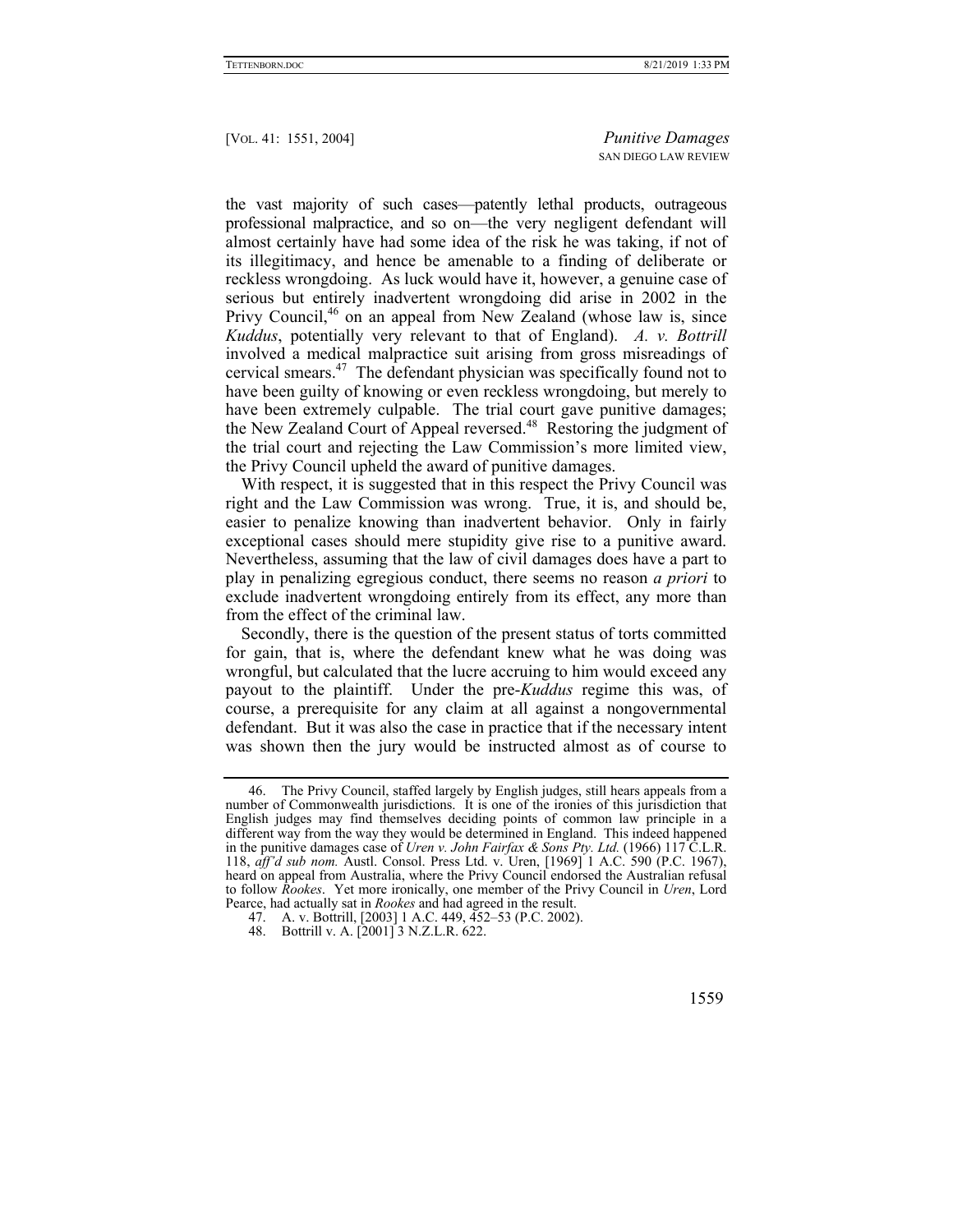consider a punitive award. In other words, the calculation of gain was, practically speaking, often regarded as not only necessary but sufficient. It is suggested, however, that this latter rule may now be open to reconsideration. The general criterion of outrageous or flagrant behavior ought presumably to be all embracing and exclusive. Only to the extent that the intent to make a gain is an indication of behavior that merits punishment over and above compensatory damages should there be any question of a punitive award. Indeed, there is also a further reason to abandon the idea that a profit motive should suffice as such. Since the decision in *Rookes* in 1963, there have been further developments which have made it largely redundant. To begin with, the idea of restitution for wrongs has been put on a firm footing in England, $49$  and there is now considerable learning on when gains made as a result of the commission of a wrong against the plaintiff fail to be disgorged on that basis.<sup>50</sup> Furthermore, in the law of damages itself it is now recognized that in certain, fairly closely defined, circumstances a nonpunitive award can be made based not on the loss to the plaintiff but on the profit or gain made by the defendant as a result of the wrong.<sup>51</sup> In these circumstances, it is highly arguable that where the plaintiff wishes a remedy based specifically on the profit allegedly made by the defendant, this should be regarded as outside the law of punitive damages.<sup>52</sup> The job can now be done by other parts of the law. The law on punitive damages should be left to concentrate on its proper rationale, namely the penalization of seriously unacceptable conduct.

 <sup>49.</sup> It is worth noting that Goff and Jones' *The Law of Restitution*, the first systematic treatment of the subject in England, was first published only in 1966, some three years after *Rookes*.

<sup>50</sup>*. See* ANDREW BURROWS, THE LAW OF RESTITUTION 455–91 (2d ed. 2002). *Attorney General v. Blake*, [2001] 1 A.C. 268 (H.L. 2000), almost a carbon copy of *Snepp v. United States*, 444 U.S. 507, 514–16 (1980), is a striking recent example.

 <sup>51.</sup> For example, where a defendant profits from trespassory activities on or under land, such as mining coal or unlawfully transporting his own goods across it, an award of compensatory damages may be made on the basis of that profit. *See, e.g.*, Phillips v. Homfray, 6 L.R.-Ch. 770 (1871); Jaggard v. Sawyer, [1995] 2 All E.R. 189, 190 (C.A. 1994). This, of course, reflects developments in the United States. See, for example, the classic Kentucky decision in *Edwards v. Lee's Administrator*, 96 S.W.2d 1028, 1032 (Ky. 1936).

 <sup>52.</sup> Persuasively argued in the Anglo-Canadian context in Jeff Berryman, *The Case for Restitutionary Damages over Punitive Damages: Teaching the Wrongdoer that Tort Does Not Pay*, 73 CAN. BAR REV. 320, 321 (1994). *See also* Gail Heriot, *Civilizing Punitive Damages: Lessons From Restitution*, 36 LOY. L.A. L. REV. 869, 880 (2003) (arguing that punitive damages should be equated with restitution).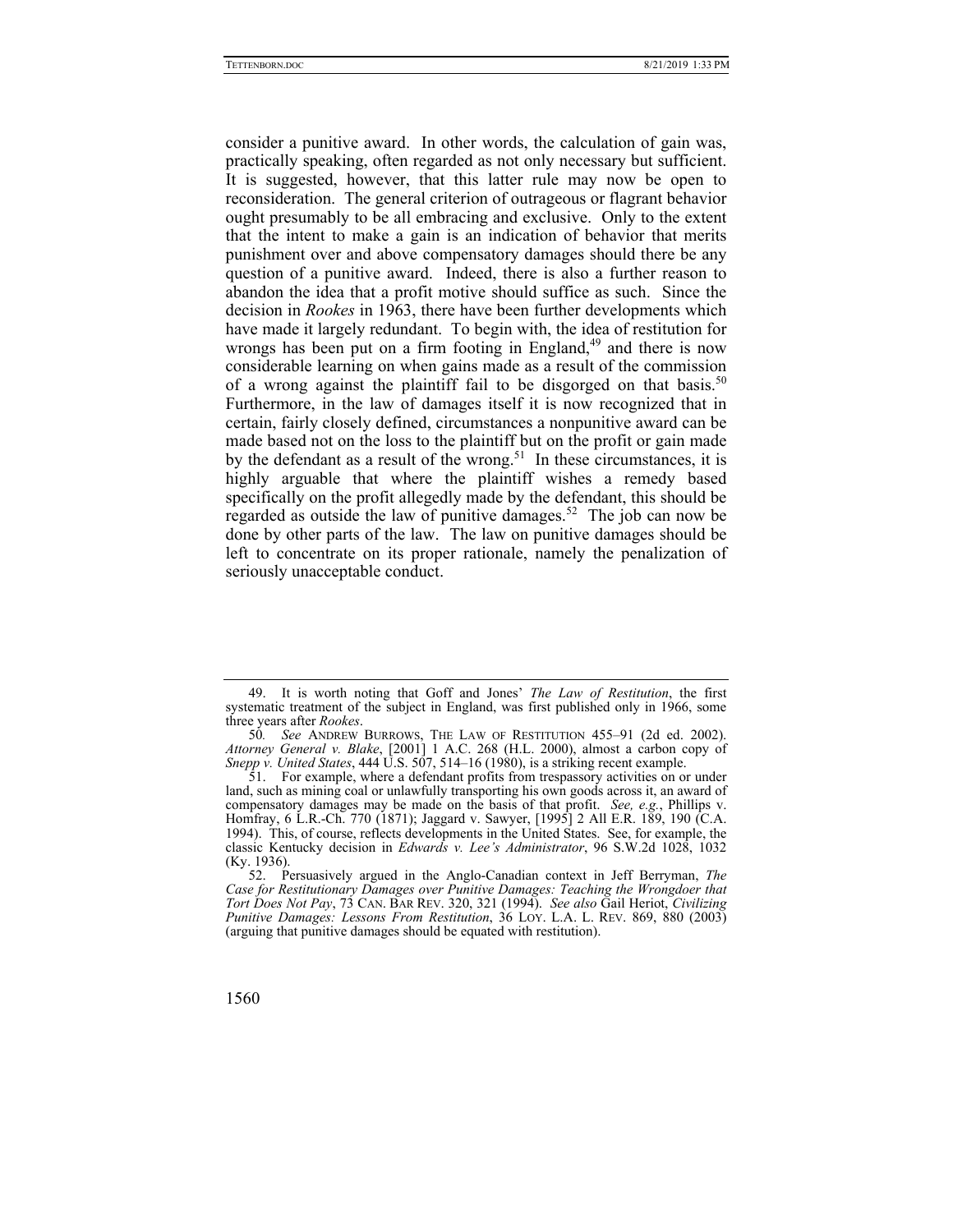# IV. PUNITIVE DAMAGES FOR BREACH OF CONTRACT?<sup>53</sup>

Whether there can, or should, be punitive damages for breach of contract has always been an awkward topic.<sup>54</sup> On the face of it, American authority is overwhelmingly negative.<sup>55</sup> However, all is not as it seems. Where a contract is tainted with fraud on the defendant's part, some courts have allowed punitive awards.<sup>56</sup> Moreover, there is massive authority that bad faith breach may engender punitive damages, notably where insurance carriers have declined to make payments plainly due.<sup>57</sup> Admittedly, this is normally done on the basis that bad faith breach, or breach of a contractual duty of loyalty and good faith, gives rise to tort liability.<sup>58</sup> But it is difficult to resist the conclusion that this is simply a piece of definitional sleight of hand, and that, in effect if not in name, certain well-defined categories of contract breach do give rise to a potential right to punitive damages.

With respect to English case law, before *Kuddus* there was no doubt on the matter: punitive damages were limited to tort, and breach of

55*. See, e.g.*, 3 E. ALLAN FARNSWORTH, FARNSWORTH ON CONTRACTS § 12.8 (2d ed. 1998); RESTATEMENT (SECOND) OF CONTRACTS § 355 (1981).

56*. See, e.g.*, Watkins v. Lundell, 169 F.3d 540 (8th Cir. 1999) (involving agreement to sell land in Iowa entered into fraudulently with knowledge that it could not be carried out). A similar case is *Suffolk Sports Center, Inc. v. Belli Construction Corp*., 628 N.Y.S.2d 952 (App. Div. 1995), involving a breach by the lessor of covenants in the lease with the sole intent of forcing the lessee out.

57*. See* STEPHEN S. ASHLEY, BAD FAITH LIABILITY § 2:05 (1987); Richard B. Graves III, Comment, *Bad-Faith Denial of Insurance Claims: Whose Faith, Whose Punishment? An Examination of Punitive Damages and Vicarious Liability*, 65 TUL. L. REV. 395, 402–03 (1990).

 <sup>53.</sup> See the instructive articles in Leslie E. John, *Formulating Standards for Awards of Punitive Damages in the Borderland of Contract and Tort*, 74 CAL. L. REV. 2033, 2036 (1986) (arguing that the standard for awarding punitive damages should be the defendant's departure from commercially acceptable norms); William S. Dodge, *The*  Case for Punitive Damages in Contracts, 48 DUKE L.J. 629 (1999) (arguing that economic efficiency supports the awarding of punitive damages in some breach of contract cases); Ernest J. Weinrib, *Punishment and Disgorgement as Contract Remedies*, 78 CHI.-KENT. L. REV. 55 (2003) (analyzing the English and Canadian cases).

 <sup>54.</sup> This leaves aside cases where the same fact situation gives rise to both tortious and contractual liability. Here there seems no reason, on either side of the Atlantic, why there should not be punitive damages.

 <sup>58.</sup> The impetus for this development came from such cases as *Comunale v. Traders & General Insurance Co.*, 328 P.2d 198, 201 (Cal. 1958), identifying an implied covenant of good faith and fair dealing. But there has been reluctance to extend the theory beyond insurance. *See, e.g.*, Freeman & Mills, Inc. v. Belcher Oil Co., 900 P.2d 669, 670 (Cal. 1995) (rejecting a tort based on the bad faith denial of a contract's existence).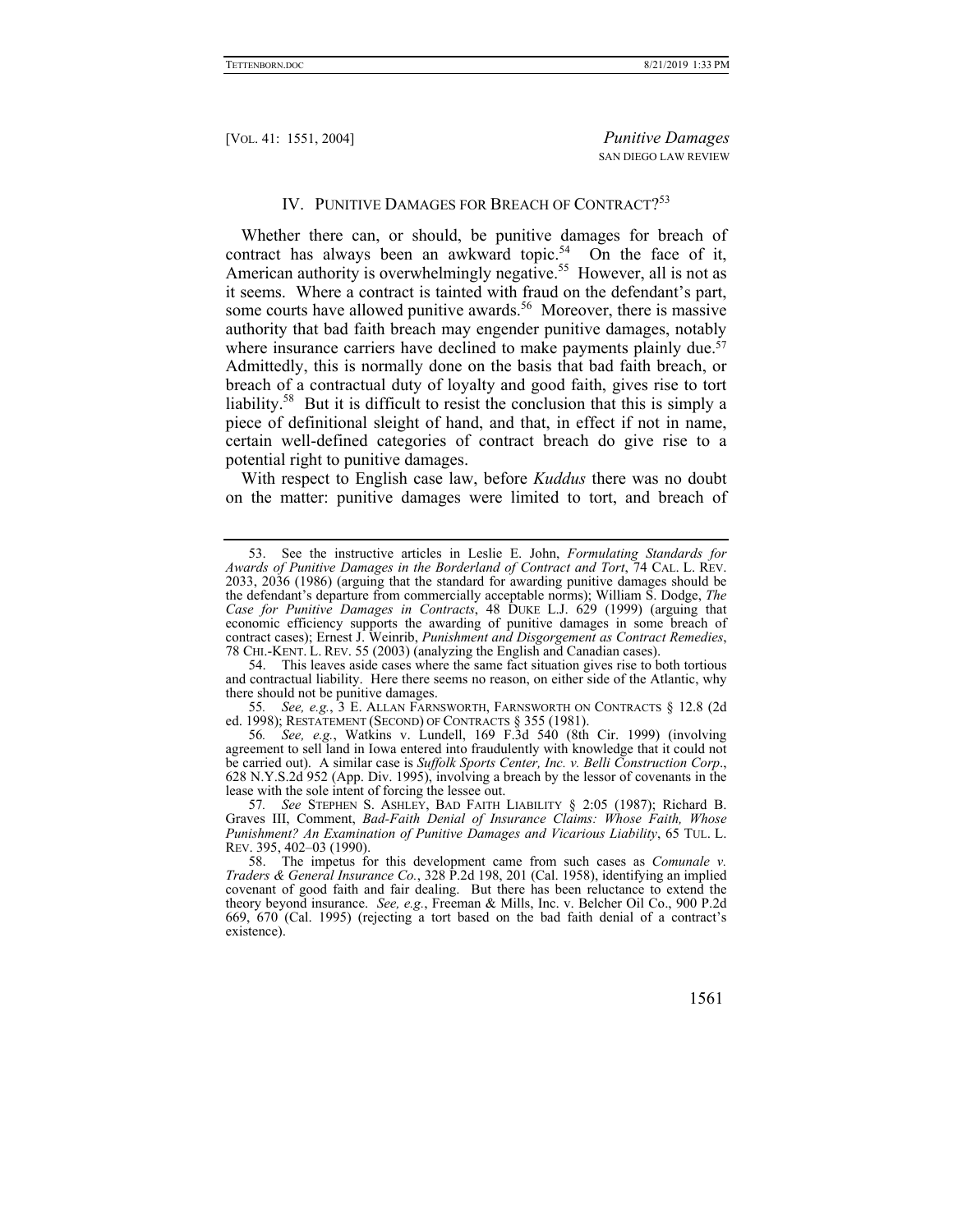contract could not give rise to them.<sup>59</sup> Since that case the matter must be regarded as less certain, however.<sup>60</sup> Moreover, the matter has received a further airing as a result of the Canadian decision in *Whiten v. Pilot Insurance*  $\overline{Co}^{61}$  There the Canadian Supreme Court upheld a punitive award in a bad faith nonpayment suit against an insurance carrier, despite the fact that it regarded the claim as contractual and not, as it would have been in most U.S. states, tortious. The potential effect of this case is considerable in England, where there is no tort of bad faith breach of contract.

If there is no longer any necessary bar to punitive breach of contract awards, the question becomes one of policy: Ought English law to recognize them, and if so, when? The Law Commission, which thought at some length about the matter, thought they should not be available at all. In summary, they argued that such damages had never previously been awarded, that contract damages were largely about pecuniary losses and that punitive awards were less appropriate in such cases, that punitive damages would compromise contractual certainty, that contracts were negotiated arrangements whereas there was no possibility for prior negotiation in a tort situation, and finally, that punitive damages would discourage efficient breach.<sup>62</sup> To these there might be added a further point: punitive damages are outside any normal conception of corrective justice, which is normally the subject matter of contract actions.<sup>63</sup>

It is tentatively suggested, however, that these arguments are less convincing than they look. To take the last first, while punitive damages are indeed not a part of corrective justice there is (it is submitted) no necessary reason why the function of contract damages should be strictly limited to achieving corrective justice. We live in an untidy legal world, and an absolute bar on punitive ideas in contract is certainly not selfevidently justified. The Law Commission's reasoning is also open to a number of objections. The fact that there have never been such awards in the past is beside the point, particularly since the thrust of the Law Commission's recommendations elsewhere was to discountenance the holding in *Rookes* that punitive awards should be limited to where they

 <sup>59.</sup> Perera v. Vandiyar, [1953] 1 W.L.R. 672 (C.A.).

 <sup>60.</sup> It is a question of some nicety in England, since the apparent bar on contractual punitive awards in *Perera v. Vandiyar*, [1953] 1 W.L.R. 672, predates *Rookes v. Barnard*, [1964] A.C. 1129 (H.L.) and *Cassell & Co. v. Broome*, [1972] A.C. 1027 (H.L.). It could therefore be argued that *Kuddus*, being concerned merely with the "cause of action" categorization in *Rookes*, has not removed it. It all depends on how widely the decision in *Kuddus* is read.

 <sup>61.</sup> Whiten v. Pilot Ins. Co., [2002] 1 S.C.R. 595.

 <sup>62.</sup> AGGRAVATED, EXEMPLARY AND RESTITUTIONARY DAMAGES, *supra* note 4, at 118.

 <sup>63.</sup> Weinrib, *supra* note 53, at 84–102.

<sup>1562</sup>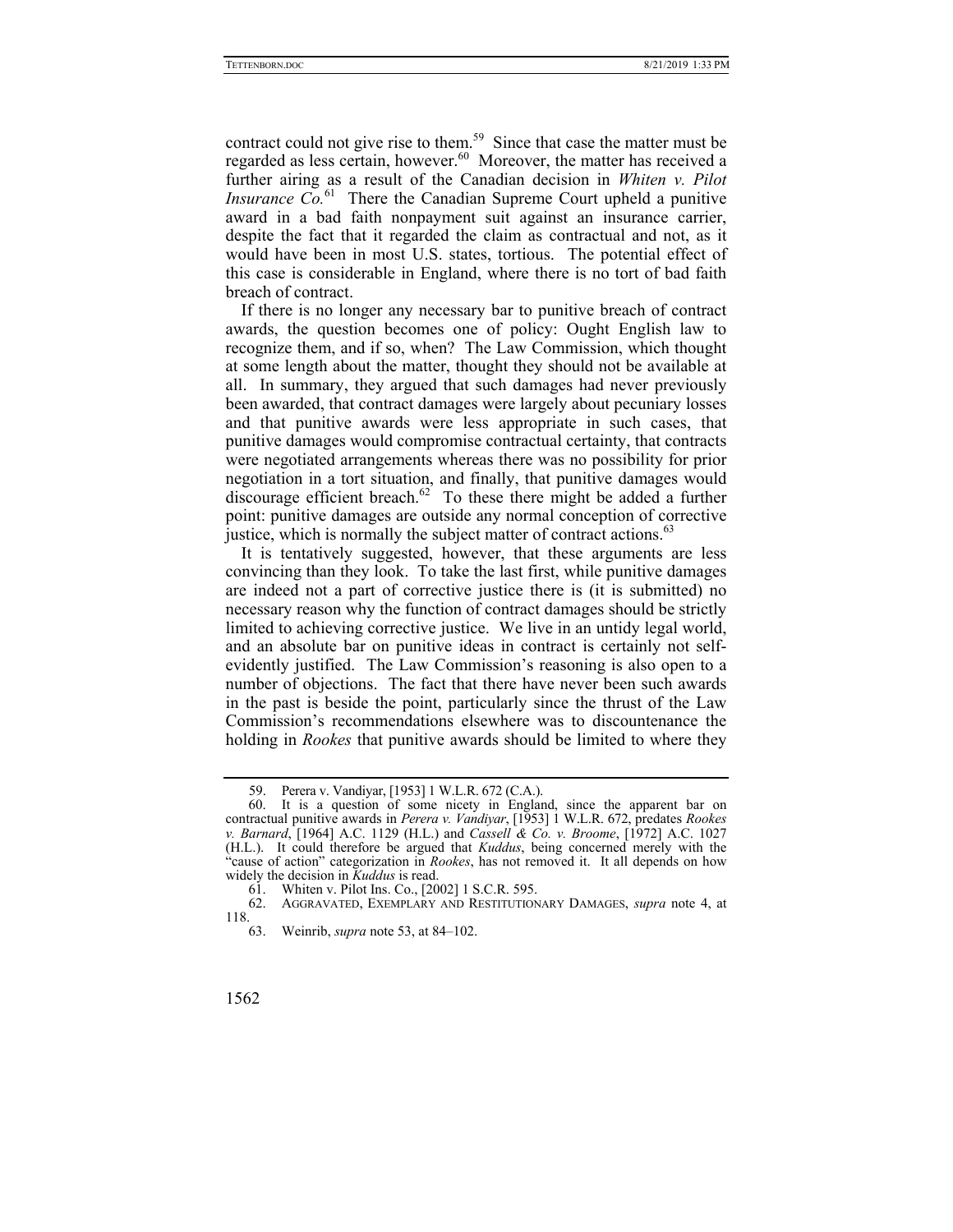had previously been given. As for the others, they seem predicated on the idea that in a case concerning, for example, breach of a commodity sales agreement or wrongful withdrawal of a ship under charter, damages should be fairly strictly limited to the actual loss suffered by the plaintiff. In particular, the circumstances of the breach, or the motives of the contract breaker, should not affect them.<sup>64</sup> Here the argument is indeed attractive: economic efficiency and commercial expectations do suggest that damages should be limited to actual proved loss. But there is no reason to think that these considerations necessarily apply to all contracts, or even all commercial contracts. Take the consumer context, for example where there is a gross and cynical failure to provide a contracted after-sales service on durable goods such as computers. Here there is much to be said for at least the possibility of a punitive award. The fact that the loss can be categorized as financial, or that theoretically the terms of the contract were open to negotiation, does not seem particularly relevant; and there can be no serious argument that this is the sort of efficient breach that ought to be encouraged. Again, it is perfectly possible to think of examples in commercial law, for example where a franchisor in blatant breach of contract fails to perform its part of the agreement by way of advertising and product support.<sup>65</sup> If the breach is sufficiently egregious, there seems no reason on principle why a punitive award should be impossible. Certainly none of the arguments raised by the Law Commission raises a very strong case against it. Yet another example might arise from legal malpractice. Most malpractice suits can be brought in the tort of negligence, where since *Kuddus* there seems no doubt that punitive damages are available on principle. But not all suits necessarily lie in tort. Suppose a lawyer is instructed at a late stage, at a time when no other lawyer can be found, to make a vital appearance at a hearing but fails to do so in circumstances showing an outrageous breach of duty. Here arguably the only cause of action is contract;<sup>66</sup> it would be

 <sup>66.</sup> There is no element of reliance by the client. If the lawyer had not taken the case, no one else could have been found who would have been able to.



 <sup>64.</sup> In a similar vein, English courts, like those in the United States, have resisted the temptation to look to the profits made from the breach and to award restitution. *See, e.g.*, Occidental Worldwide Inv. Corp. v. Skibs A/S Avanti, [1976] 1 Lloyd's Rep. 293, 337 (Q.B. 1975) (rejecting profits as measure of damages for withdrawal of ship under charter); Univ. of Nottingham v. Fishel, [2000] I.C.R. 1462 (Q.B.) (university professor moonlighting in breach of contract).

 <sup>65.</sup> A situation where, in many U.S. jurisdictions, an award would be available by reference to breach of the implied (semitortious) covenant of good faith.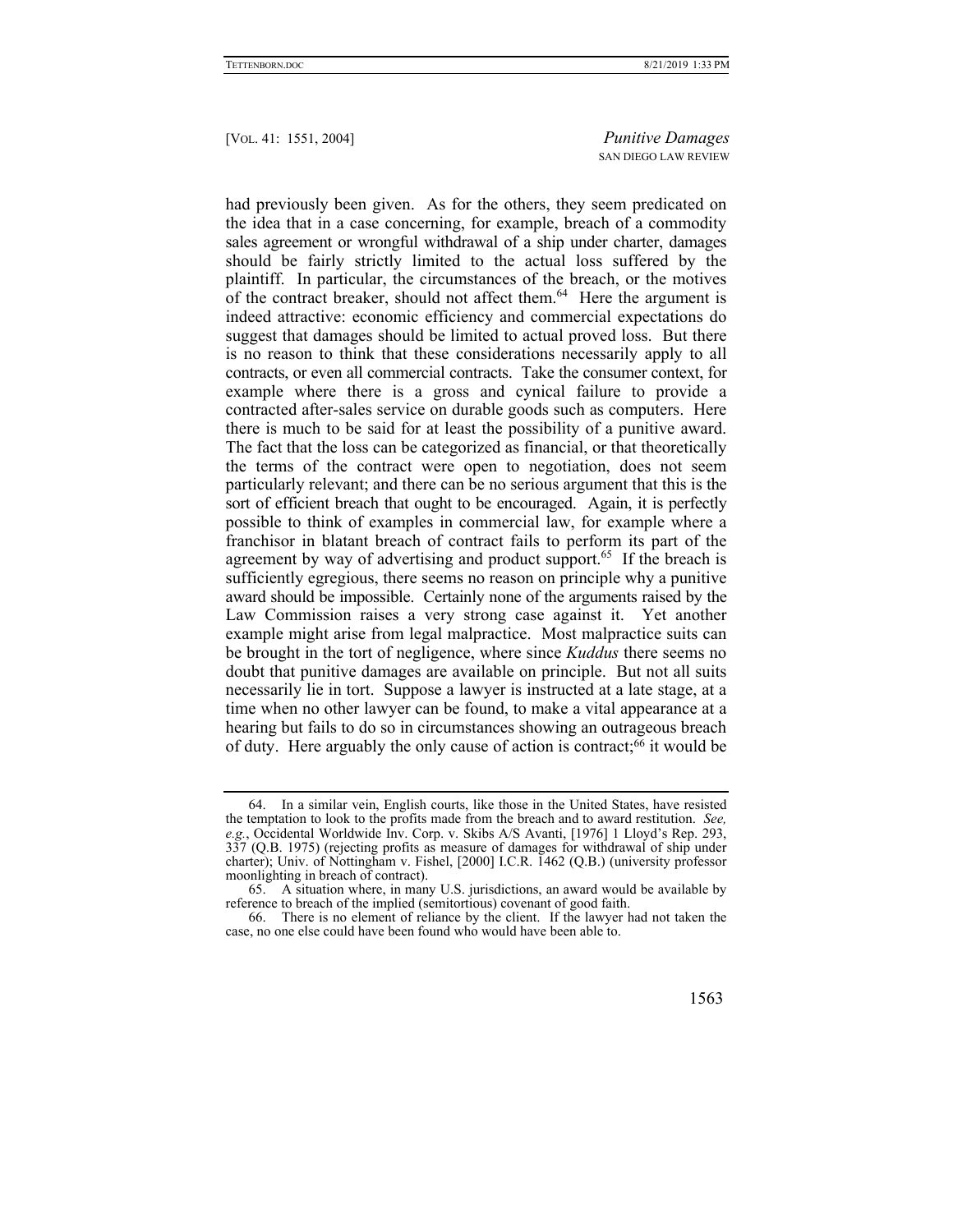odd if, for that reason alone, punitive damages were barred.

If there is a place for punitive damages in the law of contract, what kinds of breach should be regarded as sufficiently outrageous and inexcusable to attract them? The question is an awkward one. The idea of transplanting the widespread American concept of "bad faith" breach is not propitious, if only because English contract law has no coherent concept of contractual good faith in general, and for that matter no discrete duty of good faith and fair dealing in performance either.<sup>67</sup> Nor, unless we wish to see all avoidable breaches of sales contracts transformed into potential punitive damages suits, can it be enough that the breach is deliberate, unjustified, or opportunistic. Absent any further guide, however, arguably a breach should be taken as outrageous enough if it satisfies one or more of three criteria. The first is where, although there may not have been any positive misrepresentation by the defendant, the defendant knew when contracting that he would almost certainly be unable to perform.<sup>68</sup> This is so near to tortious fraud that it ought to be treated no differently. The second, which might perhaps approximate most closely to the American "bad faith breach" cases, is where: (a) the breach related to the defendant's reliance interest; (b) to the defendant's knowledge the breach was likely to cause the plaintiff substantial danger, distress, or consequential loss; and (c) there was no mitigating factor, such as that the defendant needed to save himself from financial meltdown or had two customers for given goods or services but could only satisfy one. The third is where the contract embodies a duty equivalent, or very nearly equivalent, to a fiduciary duty and the breach of that duty was deliberate.69 A straightforward example would be a company officer's misuse of corporate opportunity which gained him nothing but only caused moderate actual loss to the corporation concerned. Apart from these, there is the case of professional misconduct. As pointed out above, contractual and tort claims in this regard are so closely intertwined that it seems foolish to draw a bright line between them.

<sup>67</sup>*. See, e.g.*, Ewan McKendrick, *Good Faith: A Matter of Principle?*, *in* GOOD FAITH IN CONTRACT AND PROPERTY 39, 39–40 (A.D.M. Forte ed., 1999). The lack of any English analog to Uniform Commercial Code § 1-203 is one of the striking differences between U.S. and English commercial law.

 <sup>68.</sup> For example, where a franchisor induces a customer to sink money into a business that the franchisor knows he cannot service properly, or for that matter where a seller of goods provides a guarantee of future service which he knows he is extremely unlikely to be able to meet.

 <sup>69.</sup> This distinction is not unknown to English contract law. Thus it has been held that breach of such a term may, exceptionally, allow the plaintiff to claim gain-based rather than loss-based damages. *See generally* CMS Dolphin Ltd. v. Simonet [2001] 2 B.C.L.C. 704 (Ch.).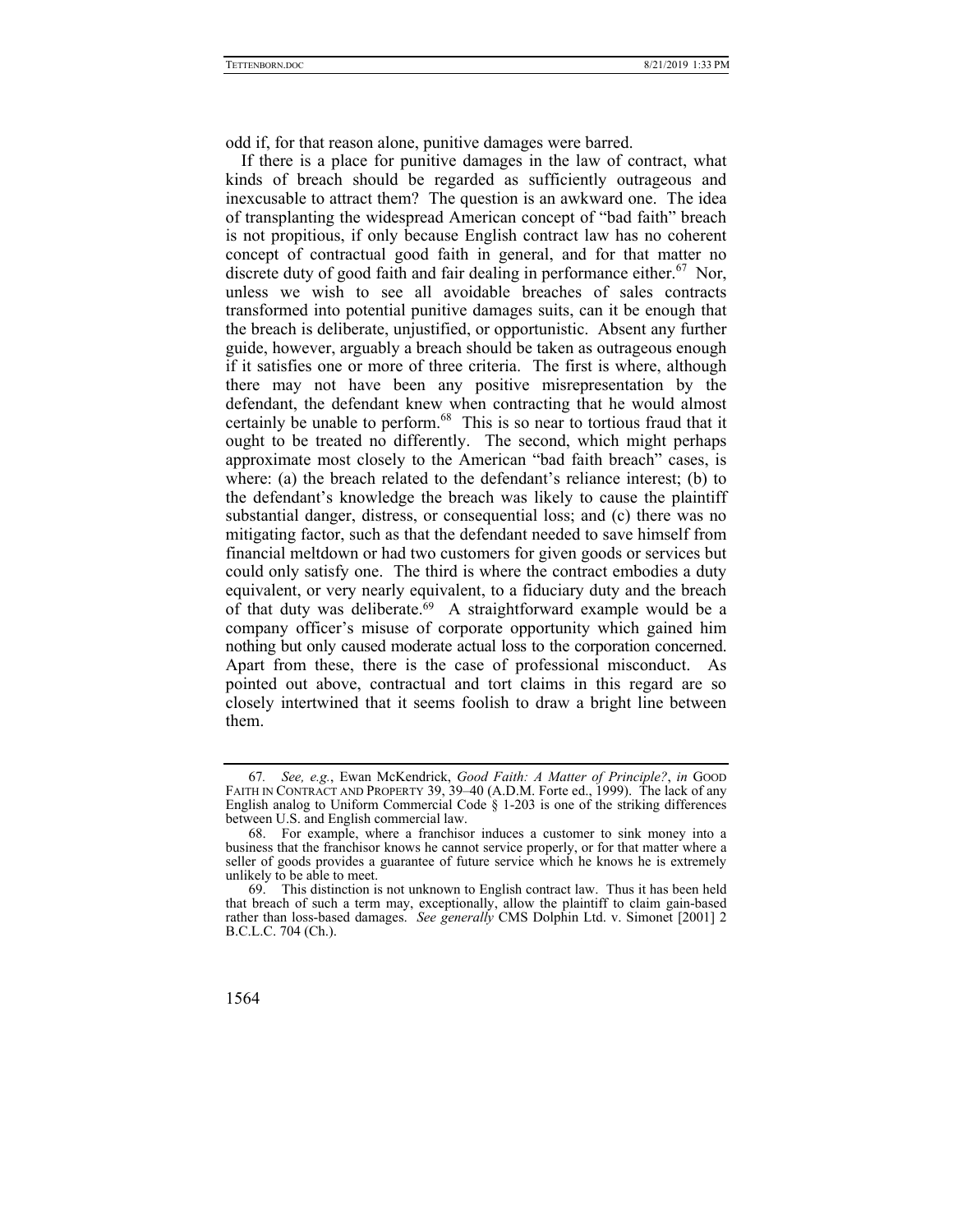## V. PUBLIC DEFENDANTS

Before the liberalization in *Kuddus*, in some respects the English position on punitive damages provided a curious photographic negative image of that obtaining in most U.S. states. The availability of punitive damages against private defendants was severely limited, applying only to torts committed for gain, and even there being limited almost entirely to libel in practice. But awards against governmental entities, particularly police departments, flourished. In the United States, by contrast, the private law action has burgeoned while punitive awards against public authorities are comparatively rare. Indeed, there is Supreme Court authority that, in the federal jurisdiction, municipalities and other public bodies are not amenable to punitive awards absent statutory warrant, $\frac{70}{10}$  and for good measure a number of states specifically prohibit them by statute.<sup>71</sup>

The reason for the American distaste for punitive damages against public bodies is straightforward. As Supreme Court Justice Harry Blackmun put it in the civil rights case of *City of Newport v. Fact Concerts, Inc*.,72 awards of this sort tend to "burden the very taxpayers and citizens for whose benefit the wrongdoer was being chastised." Public bodies have limited funds available to carry out their duties, and however strong the claim of those suffering damage as a result of maladministration, every dollar (or pound) paid out by way of punitive damages reduces the amount available for its legitimate purposes.

This issue has never been met head on by the English courts. They have simply accepted that public bodies, like other employers, are vicariously liable for the torts of their employees, and that insofar as the employee is amenable to punitive damages so also is the employer (though, to be fair, it is now the practice piously to warn juries contemplating punitive awards against governmental bodies of the possible effect on services provided by those bodies).<sup>73</sup> Perhaps surprisingly, the Law Commission's 1997 report, which otherwise

<sup>73</sup>*. See* Thompson v. Comm'r of Police of the Metropolis, [1998] Q.B. 498, 513– 17 (C.A. 1997).



 <sup>70.</sup> City of Newport v. Fact Concerts, Inc., 453 U.S. 247, 263 (1981); *see also* Doe v. County of Centre, 242 F.3d 437, 441 (3d Cir. 2001); Robert J. Baccari, Note, *Governmental Immunity*—*Pennsylvania Taxpayers No Longer Protected from Police Brutality—*Renk v. City of Pittsburgh, *641 A.2d 289 (Pa. 1994)*, 68 TEMP. L. REV. 977, 978 (1995) (attacking a rare case going the other way).

<sup>71</sup>*. See, e.g.*, ALA. CODE § 6-11-26 (1993); MASS. GEN. LAWS ANN. ch. 258, § 2 (West 1988); N.H. REV. STAT. ANN. § 507-B:4 (1997).

 <sup>72. 453</sup> U.S. at 263.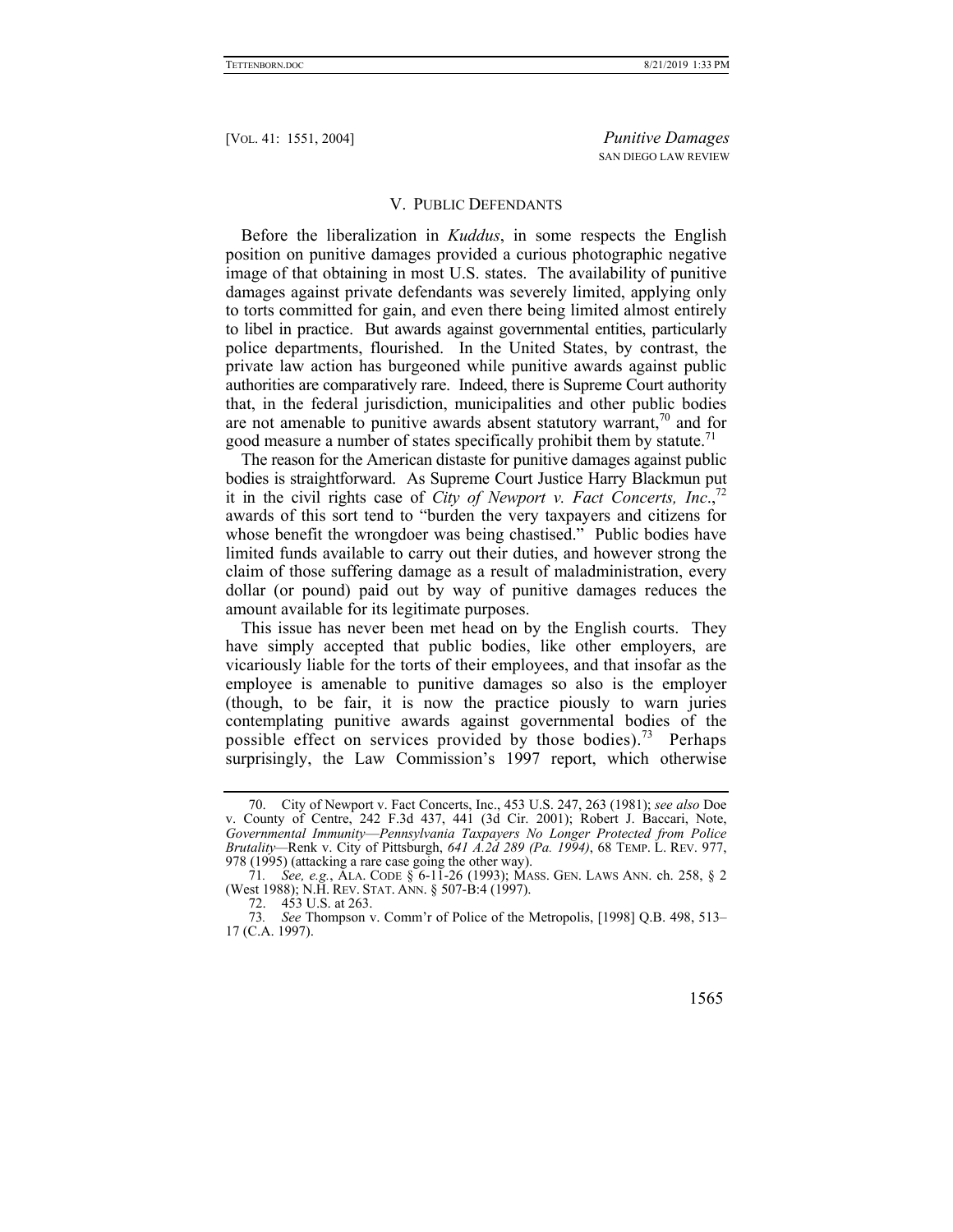looked at the issue of principle fairly closely, never chose to discuss whether special rules ought to apply to governmental defendants.

But, if we do have a relatively clean slate on which to write, there is much to be said for English courts adopting a radical solution and going at least some way toward the American position. As a matter of principle, punishing taxpayers for the sins of public servants is difficult to justify. In this respect they are essentially different from stockholders in a private corporation, who have at least chosen to invest in it and to that extent to ally their fortunes with those of the corporation itself. Moreover, even on a purely instrumental basis, it is a little hard to see what we gain by diverting funds from public services to a relatively undeserving plaintiff.<sup>74</sup> The argument that county treasurers, or for that matter taxpayers, will thereby be encouraged to exercise more control over what is done in their name seems, to say the least, far fetched. Nor does there seem much to be said, even in civil rights suits, for the symbolic value of massive awards against taxpayers generally.<sup>75</sup> True, very occasionally there may be a case where an award will not increase the tax burden overall—for instance, where the governmental defendant has actually gained from its wrong and the punitive damages award does not exceed this gain<sup>76</sup>—but such exceptional situations aside, it is suggested that there is hardly ever any convincing justification for a punitive award against a local or other authority.

# VI. LIABILITY: WHOSE KNOWLEDGE OR OUTRAGEOUSNESS OUGHT TO BE IN ACCOUNT?

Except for specialized cases such as awards in traffic accident cases, acts potentially giving rise to punitive damages are almost invariably

 <sup>74.</sup> A specific English illustration would be medical malpractice where medical services are provided by the state under the National Health Service. Underfunded as the National Health Service is, the position would hardly be improved were it to be hit by regular awards of punitive damages against individual health authorities. If this did happen, there is little doubt that legislative intervention would swiftly follow.

 <sup>75.</sup> Hence the fact that a civil rights suit is involved has not generally persuaded U.S. courts to give punitive awards against municipalities and others. *City of Newport*, 453 U.S. at 263–64; Will v. Mich. Dep't of State Police, 491 U.S. 58, 67 (1989); Evans v. Port Auth., 273 F.3d 346, 356 (3d Cir. 2001).

 <sup>76.</sup> For example, where a municipality outrageously breaks its duty to provide for an indigent who then dies, there is a case for an award limited to the amount that the municipality saved. Compare, in a slightly different context, *Cook County v. United States* ex rel. *Chandler*, 538 U.S. 119 (2003). In this case, one reason why the Supreme Court allowed punitive damages against a municipality under the False Claims Act at the suit of the federal government was that the taxpayers had actually benefited from the original overpayment. "This very case," wrote Justice Souter, "shows how FCA liability may expose only local taxpayers who have already enjoyed the indirect benefit of the fraud . . . ." *Id*. at 132.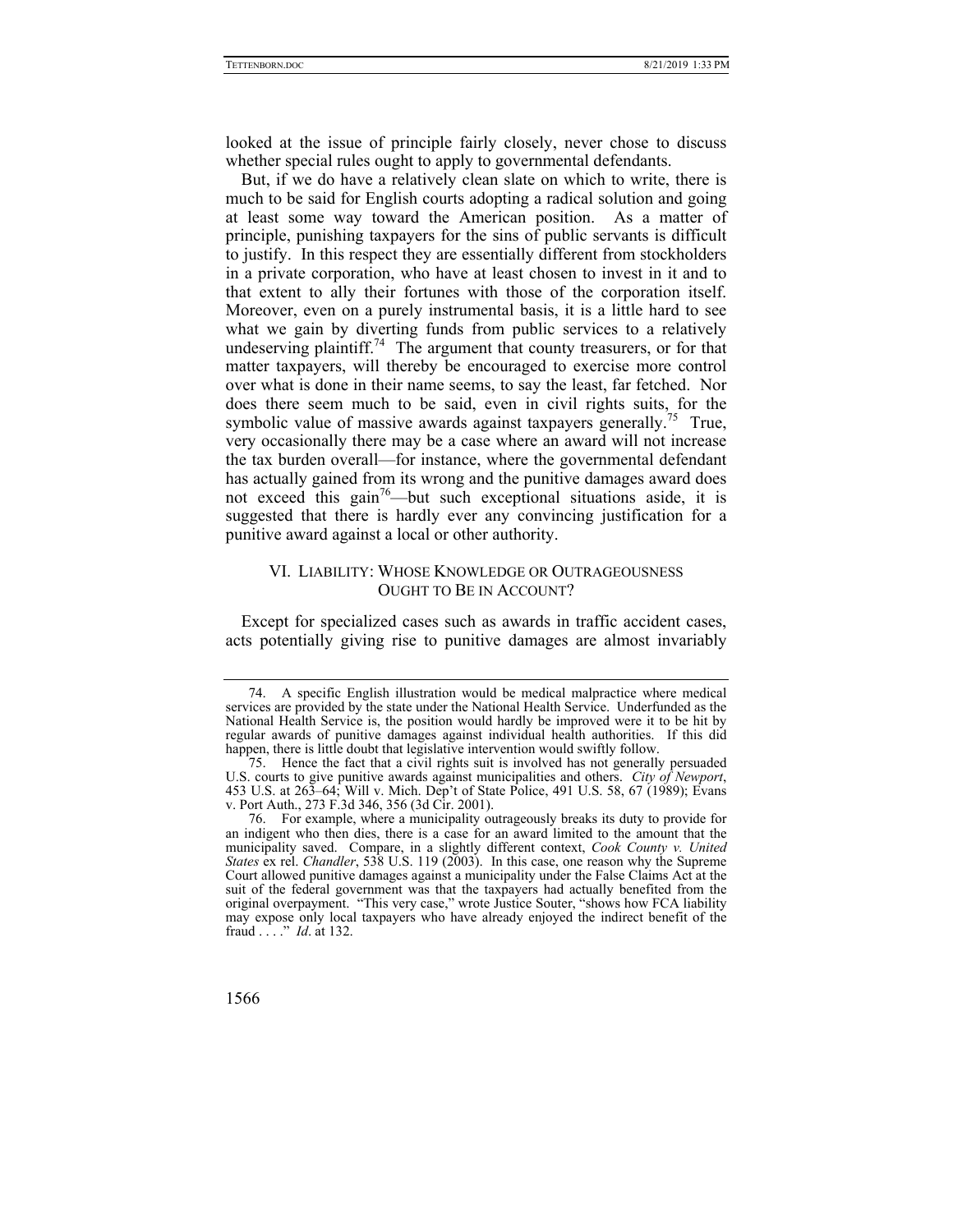committed by those working for corporations, institutions, or government. This immediately raises an acute problem of principle. Should the employer be liable, as it is for compensatory damages, on the simple basis of vicarious liability, that is, without considering its personal blameworthiness (if any)? Or should the decision on whether to make an award, and if so of how much, be based on the blameworthiness of the person being sued?

Hitherto the English approach has been to take the former position, though to be fair the point has largely gone by default.<sup>77</sup> Thus police commissioners and government departments have been regularly held liable to pay punitive damages in respect of brutality by, for example, police and prison officers, despite the lack of any indication that as employers they condoned, or connived at, these actions, or even that they failed to take reasonable steps to prevent them. By contrast, the tendency in the United States is toward the second position, in demanding at least some degree of fault in the employer. Thus, in *Kolstad v. American Dental Association*, the Supreme Court held that, in employment discrimination suits, the employer would not be liable to punitive damages merely because a supervisor employed by it satisfied the necessary criteria under Title VII of the Civil Rights Act of 1964.<sup>78</sup> At a minimum, an employer who had taken all reasonable means to avoid the acts complained of should be free of noncompensatory liability. A number of States have code provisions to similar effect<sup>79</sup> or have reached the same result by judicial decision; $80$  and indeed it is stated in the *Restatement Second of Torts* that it is "improper . . . to award punitive damages against one who himself is personally innocent and therefore liable only vicariously."<sup>81</sup>

Logically, it is suggested that the second position—that there must be some fault in the employer personally—is the only defensible one. Punitive damages are there to punish for egregious conduct, not to compensate for loss; it is entirely inconsistent with this rationale to

 <sup>77.</sup> AGGRAVATED, EXEMPLARY AND RESTITUTIONARY DAMAGES, *supra* note 4, 158–59.

 <sup>78.</sup> Kolstad v. Am. Dental Ass'n, 527 U.S. 526, 544–45 (1999). This cemented an earlier trend. *See* Patterson v. P.H.P. Healthcare Corp., 90 F.3d 927, 944 (5th Cir. 1996); Dudley v. Wal-Mart Stores, Inc., 166 F.3d 1317, 1323 (11th Cir. 1999).

<sup>79</sup>*. See, e.g.*, ALA. CODE § 6-11-27(a) (1993).

<sup>80</sup>*. See, e.g.*, White v. Ultramar, Inc., 981 P.2d 944, 951 (Cal. 1999) (interpreting CAL. CIV. CODE  $\overline{\S}$  3294(b)).

 <sup>81.</sup> RESTATEMENT (SECOND) OF TORTS § 909, cmt. b (1979).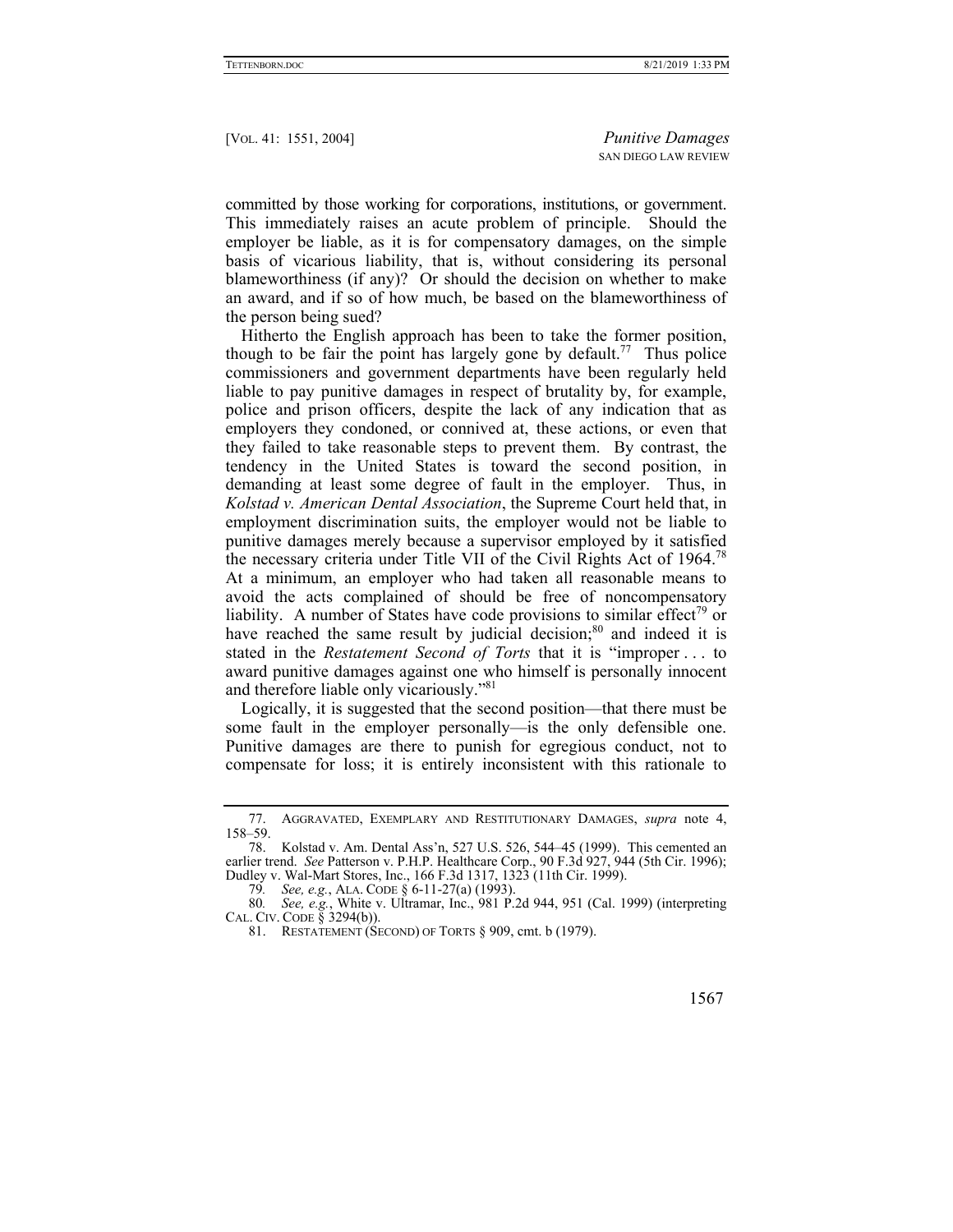impose a penal sanction on a given defendant independently of the blameworthiness of that defendant. The counterargument that punishing an innocent employer will encourage him to take steps to rein in maverick employees in future<sup>82</sup> cannot, it is suggested, hold water; it has the same validity, and fairness, as the action of the British Crown when it had Admiral Byng executed merely *pour encourager les autres*. 83 Nor is there any real substance in the argument that the employer ought to be liable because it is easier to collect from an employer than an employee. Whatever the social need to ensure that compensation is actually received, no such need applies to a windfall punitive award.

In England, the merits of the second view have belatedly received some recognition. In *Kuddus*,<sup>84</sup> three out of five Law Lords<sup>85</sup> found it curious that vicarious liability applied without modification to punitive damages, and only one showed any enthusiasm for the rule.<sup>86</sup> This may presage a change of approach, and it is to be hoped that it does.<sup>87</sup> But the omens are not good. The English practice is well established, and the Law Commission in its Report was strongly in favor of its continuance,<sup>88</sup> mainly on the basis of the two somewhat weak arguments outlined above.

#### VII. JUDGE AND JURY

Despite the fact that the civil jury has largely disappeared in England, bench trials being the norm, by a quirk of fate the vast majority of punitive damage awards have been jury awards. This was because under the pre-*Kuddus* rules nearly all such trials in practice involved either police malpractice or libel, and in cases of assault, false imprisonment,

<sup>82</sup>*. See generally* Ann M. Anderson, Note, *Whose Malice Counts?:* Kolstad *and the Limits of Vicarious Liability for Title VII Punitive Damages*, 78 N.C. L. REV. 799 (2000).

 <sup>83.</sup> Admiral John Byng had bravely but unsuccessfully attempted to defend Minorca from an attack by French forces in 1756 during the Seven Years' War. Despite his lack of blame, he was court-martialed and shot in 1757 as an example to other commanders. The quote is from Voltaire in *Candide* ("*dans ce pays-ci il est bon de tuer de temps en temps un amiral pour encourager les autres*"). VOLTAIRE, CANDIDE 125 (J.H. Brumfitt ed., Oxford Univ. Press 1968) (1759).

 <sup>84.</sup> Kuddus v. Chief Constable of Leicestershire Constabulary, [2002] 2 A.C. 122 (H.L. 2001).

<sup>85</sup>*. Id.* at 140–41 (Lord Mackay); *id*. at 144–45 (Lord Nicholls); *id*. at 156–57 (Lord Scott).

<sup>86</sup>*. Id*. at 149 (Lord Hutton).

 <sup>87.</sup> This approach has, perhaps significantly, been accepted in New Zealand. *See*  S. v. Attorney-General [2003] 3 N.Z.L.R. 450, paras. 86–89, 94–95 (considering the doubts expressed in *Kuddus*).

 <sup>88.</sup> AGGRAVATED, EXEMPLARY AND RESTITUTIONARY DAMAGES, *supra* note 4, at 158–61.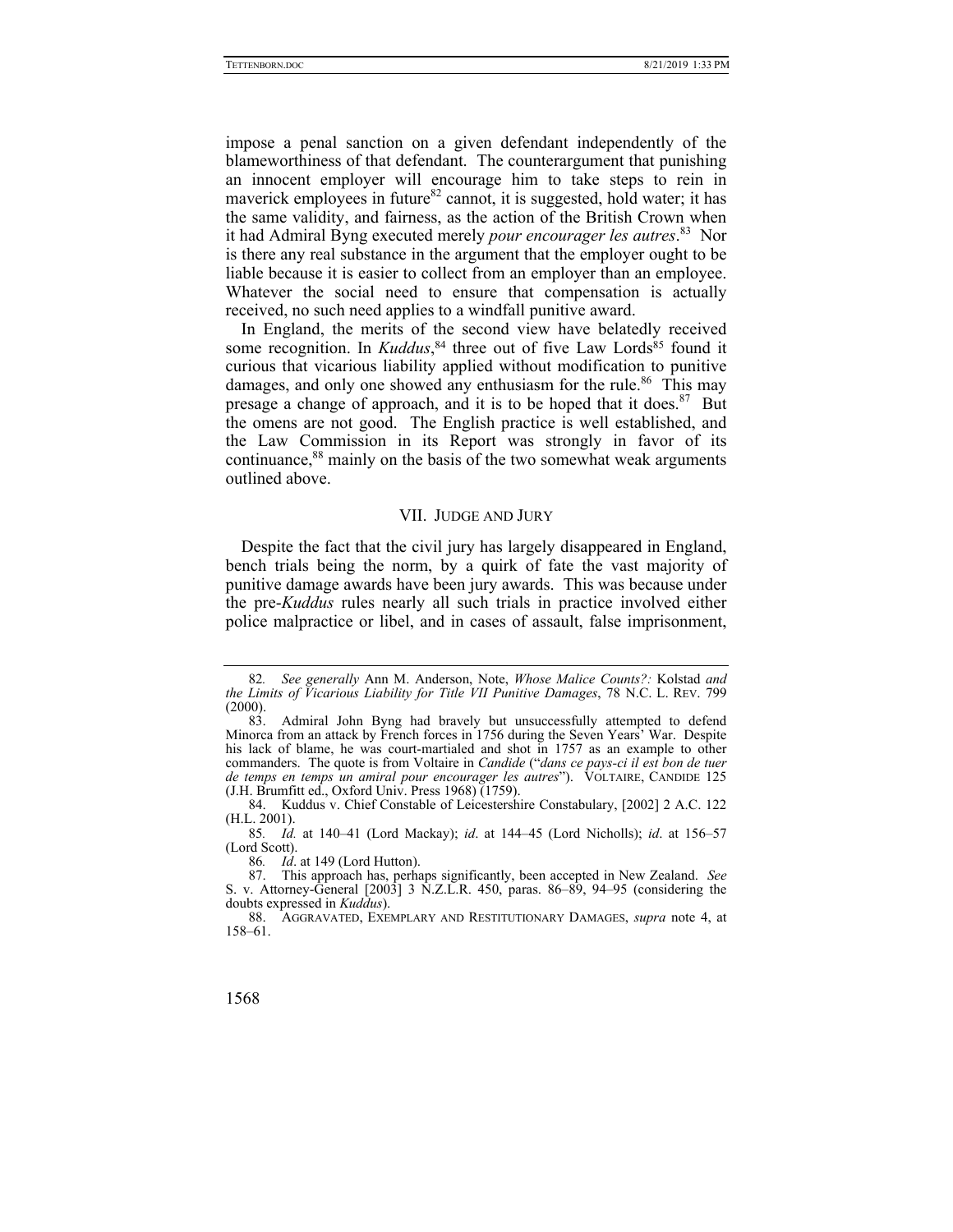and libel it continues to be the law that jury trial is available as of right.<sup>89</sup>

Although jury determinations of punitive damages are almost universal in the United States, not least because of the Seventh Amendment, in England the prevalence of the jury in this area has caused some disquiet. As a result, in its 1997 Report, the Law Commission expressed the very strong view that the law should be changed so that in the future, even where the actual trial on liability and (nonpunitive) damages was by jury, all questions of punitive damages—both whether they should be awarded at all, and if so how much—should be decided by the judge alone.<sup>90</sup> The reasoning of the Law Commission was essentially that, though punitive damages were a desirable part of the courts' armory, awards should show both moderation and consistency; and that juries could not be trusted to provide either. In addition, it felt that the duty of a judge to give reasons for his or her decisions would make appellate control a good deal easier.

With respect, for all its plausibility this is not an easy view to accept. There are, of course, perfectly respectable grounds for simply abolishing the civil jury, and indeed the thrust of the Law Commission's reasoning would appear to apply to jury trial as a whole. But because the Commission accepted that juries would remain to decide nonpunitive damages in some cases (for example, police malpractice), the question is whether they are any less suitable to determine punitive awards. This seems doubtful. Take a classic case of litigation over incommensurables, a libel suit. One reason why juries are still allowed in such cases in England is that a jury is seen as best equipped to determine the merit of the plaintiff, that is, how much should she receive in compensation for a smirched reputation? But if so, why is the same jury not just as fitted to decide the demerit of the defendant: that is, how badly he has behaved, and how much, if anything, he should pay by way of punishment? Indeed, if anything, punitive damages would seem an even better bet for decision by juries than other forms of compensation. No awkward questions of calculation or valuation arise, as they do in (say) personal injury compensation. More importantly, prospects for standardization—one of the supposed advantages of bench trial—seem remarkably limited, since degrees of culpability and other matters are likely to vary enormously. For the same reason, the scope for control by appeal courts seems pretty

 <sup>90.</sup> AGGRAVATED, EXEMPLARY AND RESTITUTIONARY DAMAGES, *supra* note 4, at 124.



 <sup>89.</sup> Supreme Court Act, 1981, s. 69 (Eng.).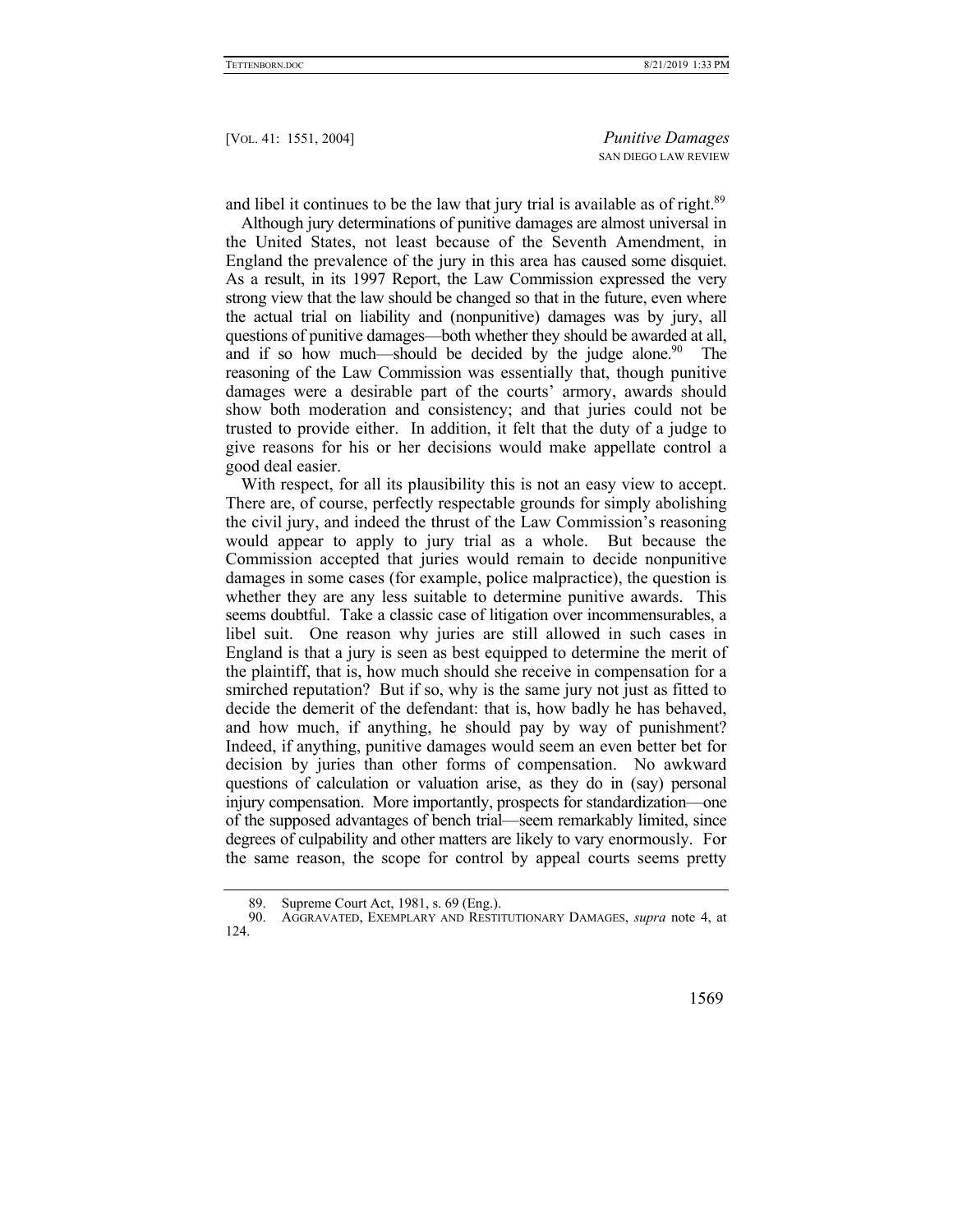limited. In short, it is highly arguable that punitive damages deal largely in matters of moral and community judgment, where it is by no means clear what are the advantages of bench trial over jury determination.<sup>91</sup>

# VIII. THE SIZE OF PUNITIVE AWARDS

There is no doubt that the amount of punitive awards has the potential to cause disquiet. Punitive damages, after all, have for a long time been one of the main targets of the tort reform movement in the United States. A number of states, fazed by some very large and high profile awards, have legislated to control the sums awarded.<sup>92</sup> Most such controls take the form of a reference to a multiple of the actual damages, and many also apply an overall limit.<sup>93</sup> In addition to state controls, there may be constitutional implications. Thus two high profile Supreme Court cases have struck down very large punitive awards on due process grounds,  $94$ and in the later of them it was suggested that it would be difficult for a ratio between actual and punitive damages in more than single figures to pass muster.

Since the 1980s, there have been parallel English developments, though they have taken a rather different and more fluid form. Thus it has been made clear by the Court of Appeal that juries must be instructed to, and a judge in a bench trial must, award merely the minimum necessary to punish the defendant.<sup>95</sup> It is also clear that account must be taken of the defendant's means  $96$  and any circumstance

 <sup>91.</sup> I leave aside the practical inconvenience and expense of having in effect two trials, the first (jury) to decide liability and compensatory damages and the second (bench) to determine any punitive award.

<sup>92</sup>*. See* ALA. CODE § 6-11-21 (1993); ALASKA STAT. § 9.17.020(f)–(h) (Michie 2002); COLO. REV. STAT. ANN. § 13-21-102(1)(a) (West 1997); CONN. GEN. STAT. ANN. § 52-240b (1991); FLA. STAT. ANN. § 768.73(1)(a–b) (West 1997 & Supp. 2003); IND. CODE ANN. § 34-51-3-4 (Michie 1998); KAN. STAT. ANN. § 60-3701 (1994); N.J. STAT. ANN. § 2A:15-5.14 (West 2000); N.C. GEN. STAT. § 1D-25 (2003); N.D. CENT. CODE § 32-03.2-11(4) (1996); OKLA. STAT. ANN. tit. 23, § 9.1 (West Supp. 2004); TEX. CIV. PRAC. & REM. CODE ANN. § 41.008 (Vernon 1997 & Supp. 2003); VA. CODE ANN. § 8.01-38.1 (Michie 2000). This list is taken from Victor E. Schwartz et al., *Reining in Punitive Damages "Run Wild": Proposals for Reform by Courts and Legislatures*, 65 BROOK. L. REV. 1003, 1015 n.60 (1999). It is fair to say that many of these controls have been introduced to prevent constitutional challenges.

<sup>93</sup>*. E.g.*, FLA. STAT. ANN. § 768.73(1)(b) (West Supp. 2003) (three times damages with a \$500,000 limit).

 <sup>94.</sup> BMW of North Am., Inc. v. Gore, 517 U.S. 559, 580–82 (1996); State Farm Mut. Auto. Ins. Co. v. Campbell, 538 U.S. 408, 423 (2003).

 <sup>95.</sup> John v. MGN Ltd, [1997] Q.B. 586, 619 (C.A. 1995).

 <sup>96.</sup> Rookes v. Barnard, [1964] A.C. 1129, 1228 (H.L.) (Lord Devlin); Thompson v. Comm'r of Police of the Metropolis, [1998] Q.B. 498, 503 (C.A. 1997).

<sup>1570</sup>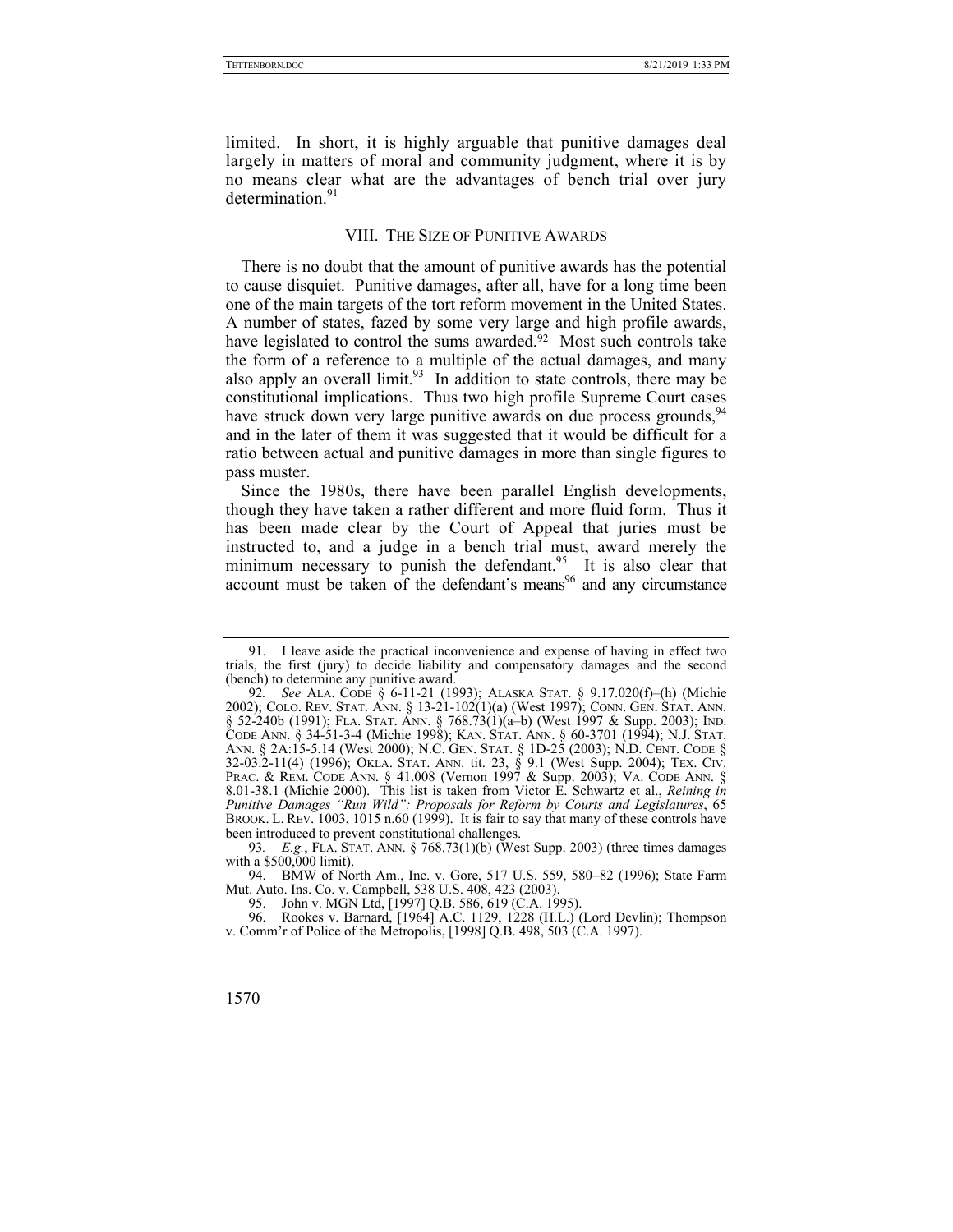mitigating his blameworthiness.  $97$  Indeed, various "brackets" have been laid down by the Court of Appeal for particular circumstances, which apply even in jury trials (and, incidentally, may be made known to a jury), <sup>98</sup> though they are not strictly binding and may be departed from in extreme circumstances. Furthermore, Parliament, unconstrained as it is by any equivalent to the Seventh Amendment, has also had no difficulty in legislating to the effect that that the Court of Appeal may, if it thinks an award excessive, substitute its own figure without empanelling another jury.<sup>99</sup>

Before *Kuddus*, of course, the task of controlling the amount of punitive awards was made easier by the fact that they were only available in a few types of cases anyway. Only relatively simple guidelines were needed. Now that such awards are more widely available, however, it may well be that the English courts will be forced to move some way towards the position in a number of those American states which have legislated on the matter, and, at least in cases where there is a substantial amount of pecuniary loss, lay down guidelines on what multiples of actual damages are likely to be acceptable.

There is of course no overarching constitutional standard against which to measure punitive damages in England. On the other hand, at least two provisions of the European Convention on Human Rights, which is now incorporated as an English statute<sup>100</sup> and informs all judgments, may be relevant. The First Protocol, Article 1, provides that "[e]very natural or legal person is entitled to the peaceful enjoyment of his possessions. No one shall be deprived of his possessions except in the public interest and subject to the conditions provided for by law and by the general principles of international law."101 This obviously has affinities with the due process clause, and although there is as yet no authority on its impact on the law of damages, it must be arguable that it will oblige the courts to constrain very large punitive awards. Furthermore, it should also be remembered that Article 10, the Convention equivalent

101*. Id.* at Part II, art. 1.

<sup>97.</sup> Holden v. Chief Constable of Lancashire,  $[1987]$  Q.B. 380, 388 (C.A. 1985).<br>98. See e.g. John [1997] O.B. at 596; Thompson [1998] O.B. at 511

<sup>98</sup>*. See, e.g.*, *John*, [1997] Q.B. at 596; *Thompson*, [1998] Q.B. at 511.

 <sup>99.</sup> Courts and Legal Services Act, 1990, s. 8 (Eng.). It is worth noting, however, that the U.S. Supreme Court managed to reach nearly the same result by saying that punitive damage findings by juries were not findings of fact and then mandating de novo review by appellate courts on that basis. Cooper Indust., Inc. v. Leatherman Tool Group, Inc., 532 U.S. 424, 435–36 (2001).

 <sup>100.</sup> Human Rights Act, 1998, c. 42, § 22, sched. 1, art. 10 (Eng.).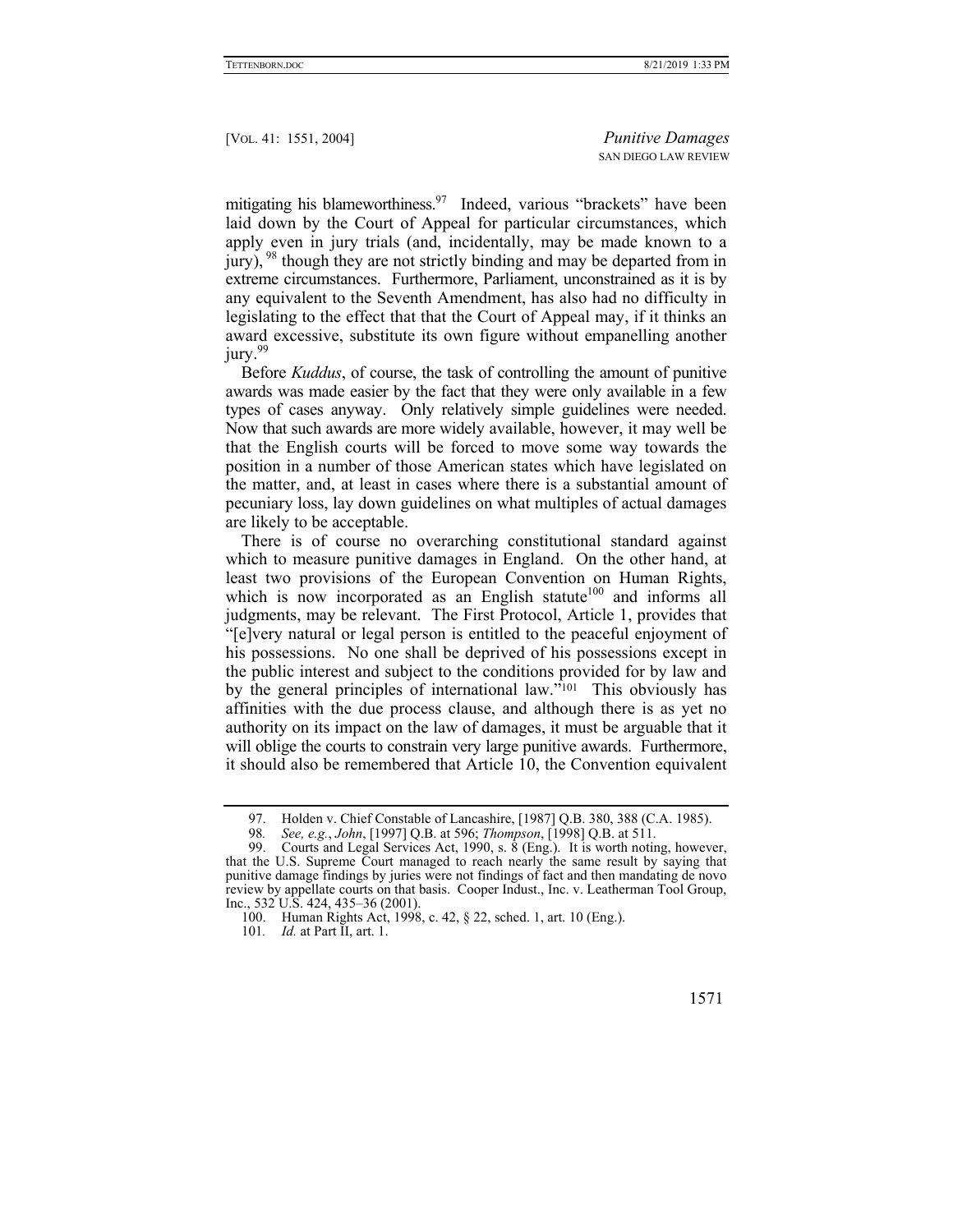to the First Amendment, has been held to outlaw awards of nonpunitive damages in libel where they are so large as to effectively suppress free speech on a matter of public concern.<sup>102</sup>

# IX. CONCLUSION

England now has a unique opportunity to formulate a justifiable rule on the availability of punitive damages, free from almost all the constrictions of precedent which previously bedeviled the area. Moreover, the experience in America, where many of the problems have already been addressed (even if not necessarily solved), will obviously be informative here; in certain circumstances, such as the liability of public authorities, the American courts have developed a position which deserves serious scrutiny. On the other hand, a number of caveats are necessary. Even though the doctrine of precedent is not as strong as it was in England, English courts are likely to be wary of introducing major exceptions to established doctrines by judicial decision. For example, it would almost certainly take a decision of the House of Lords, and a radical House of Lords at that, to alter radically the established law of vicarious liability so as to distinguish between the conduct of an employee and the personal fault of the employer, and to award punitive damages only in respect of the latter. Secondly, the recommendations of the Law Commission are likely to carry considerable weight in any future development of the law on punitive damages. Because at least some of these recommendations—for example, those on breach of contract—are a little illogical, it may be that developments will not be as wide-ranging as they might otherwise be. Thirdly, it has to be remembered, at least some of the conditions in the U.S. which have led to the generous development of punitive damages—for instance the irrecoverability of attorney fees, or the extensive reliance on private insurance as a source of income for the disabled—do not obtain in England. This may mean that the further development of punitive damages is less extensive than one might otherwise expect. Lastly, there is a further intangible feature. English courts are increasingly looking for legal inspiration not to the United States or the Commonwealth, but to the other members of the European Union,<sup>103</sup> and within the European

 <sup>103.</sup> Indeed, although the European Union does not have competence over private law per se, it has inspired and encouraged moves towards assimilation of private law in the member states*.* See, for example, CHRISTIAN VON BAR, THE COMMON EUROPEAN LAW OF TORTS (1998), a magisterial study spawned by academic discussions taking



 <sup>102.</sup> See the decision of the European Court of Human Rights in *Miloslavsky v. United Kingdom*, 20 EUR. CT. H.R. 442 (1995), castigating a £1.5 million award by an English court in respect of baseless allegations that plaintiff was a war criminal as excessive because of its chilling effect on free speech.